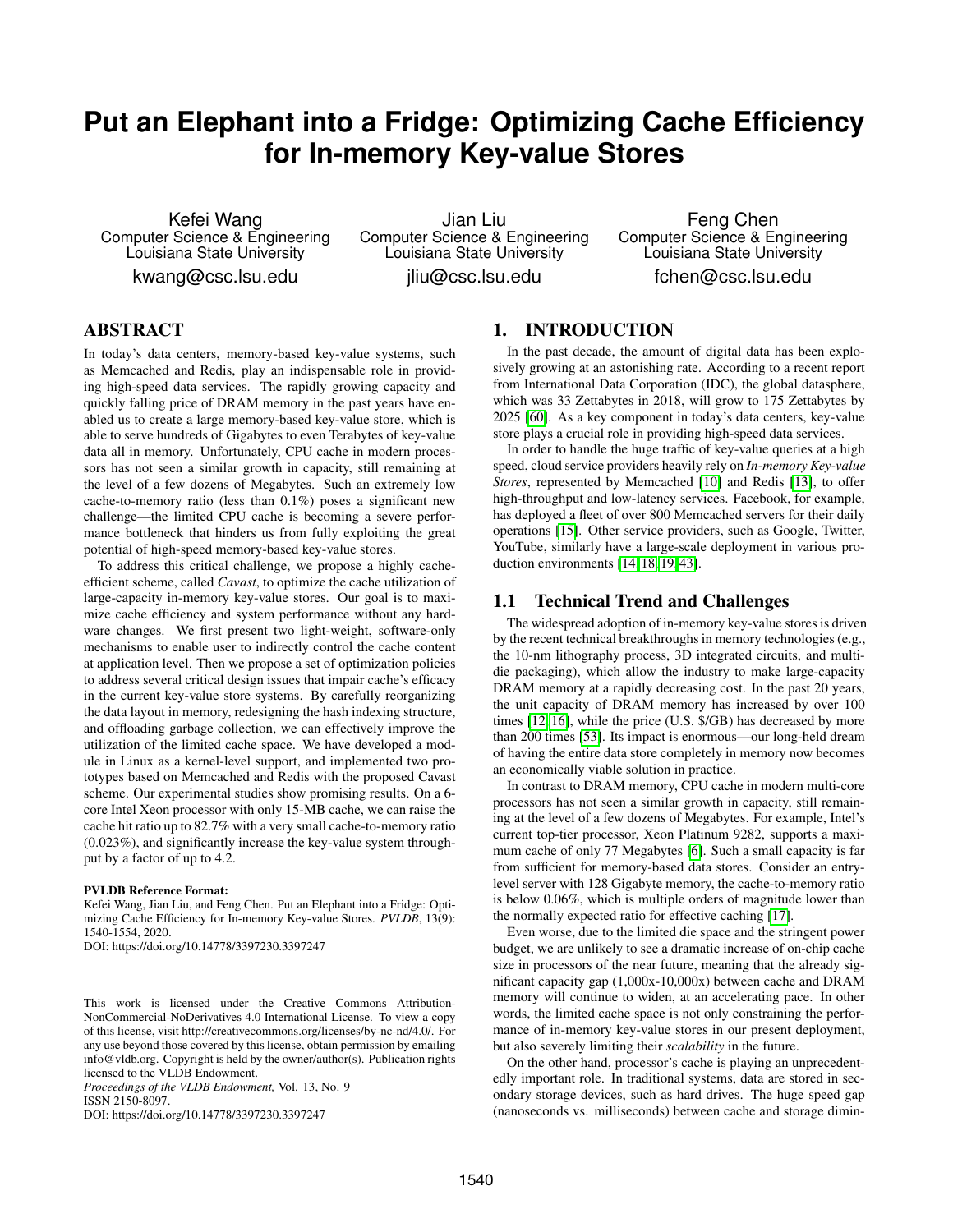ishes the relative importance of the small on-chip cache, since the storage speed dominates the entire system performance. By contrast, memory-based key-value stores directly maintain the entire dataset in memory. The much smaller speed gap (nanoseconds vs. tens of nanoseconds) between cache and memory makes an efficient use of cache resources crucial for performance.

Such a technical trend poses a grand challenge to system designers and practitioners—given the hardware constraint, we must carefully optimize the key-value system design to fully exploit the available cache resources in the existing architecture. To achieve this goal, we need to address several critical challenges, in both hardware and software.

• Hardware challenges. Modern processors are designed for general applications. In the current architecture, virtual memory abstraction separates hardware and software. All the complex CPU internals, including the cache management, are made opaque to applications running atop it. Hardware automatically handles the management of on-chip cache; application software simply allocates and manages data objects in memory. Such a clear separation simplifies the design but creates a significant barrier, which hinders applications from being able to explicitly manage the cache content, leaving applications largely unaware of and unoptimized for maximizing the efficient use of cache space.

• Software challenges. Besides hardware, key-value systems carry several unique properties, which make an efficient use of the precious cache resources particularly difficult.

First, data accesses in key-value workloads are highly skewed. A recent study from Facebook reports a strong locality in real-world workloads [\[24\]](#page-12-10). A small amount of key-value items are frequently accessed (millions of times a day), while most are accessed only a few times after being created. A random blend of hot and cold data in cache would cause intensive cache conflicts, weakening the cache's efficacy and causing unnecessary memory accesses.

Second, keys and values are inherently distinct. For example, the size of a key is typically much smaller than a value [\[24\]](#page-12-10), meaning that caching a value could be at the potential cost of evicting multiple keys. Moreover, upon a query, the keys must be loaded for comparison, while the value data are often unneeded (a mismatch is common). Indistinguishingly mixing and loading keys and values together into cache would cause a significant waste of the cache space and also premature evictions of the needed keys.

Third, the linked-list based hash indexing structure is cache unfriendly. In a key-value store, the indexing structure plays an important role and facilitates a quick lookup to locate the target data in memory. In this process, a sequence of random point reads happens along the list, incurring a chain of small and individual memory reads, amplifying the amount of data access, and polluting the cache with irrelevant data.

In short, the existing design of large-capacity in-memory keyvalue stores is inadequate in exploiting the very limited cache resources on the current hardware architecture. We need to find a solution to *put the "elephant" into the "fridge"*.

## 1.2 Making Key-value Store Cache Aware

In this paper, we present a highly cache-efficient scheme, called *Cavast*, to address the above-said cache challenges. Our goal is to identify a *software-only* solution to optimize the cache utilization of in-memory key-value stores, improving their performance without incurring additional cost. To the best of our knowledge, this study is the first software-based work on optimizing processor cache's efficacy for in-memory key-value stores.

Our key idea is to leverage the existing memory management mechanisms in operating systems to *virtually partition* the cache and *reorganize* data layout of key-value stores in memory. Without need for any hardware change, we are able to indirectly control the cache content and effectively avoid undesirable cache conflicts by exploiting the semantic knowledge of key-value store about the stored data and its internal structures.

Our optimizations are based on three key considerations. First, exploiting the relative temperatures of the key-value items, we can determine the best placement of a key-value item according to its temporal locality, and regroup the hot and cold data in cache. It allows us to lower the possibility of prematurely evicting hot data from the cache. Second, recognizing the distinction between keys and values, we propose to separate and reorganize key and value data in memory to solve the cache pollution and read amplification problems. This ensures that when a large value is fetched into the cache, it would not be at the potential cost of evicting many small keys, which avoids creating a storm of cache misses at a later time. Finally, we also propose a redesign of the hash indexing structure, making it cache-friendly. With a comprehensive package of all these software techniques, the cache efficiency of memory-based key-value stores can be significantly improved, without requiring any change to hardware.

We have implemented two prototypes based on Memcached and Redis, two representative key-value stores widely used in the industry. We have developed a light-weight, application-level solution to virtually partition the cache into user-controllable, large memory chunks for intra-page mapping. As an alternative, an OS kernel module has also been developed in Linux to assist creating a pool of pages with distinct cache mappings at a finer granularity.

Our experiments on Memcached and Redis show that our solution can greatly improve the cache efficiency for in-memory keyvalue data stores. Even without any hardware assistance, only by making small changes to the existing key-value store design, we can significantly improve the system performance: On a 6-core Intel Xeon processor with only 15-MB cache, we are able to raise the cache hit ratio up to 82.7% with an extremely small cacheto-memory ratio (0.023%), which in turn increases the key-value system throughput by a factor of up to 4.2.

The rest of the paper is organized as follows. Section [2](#page-1-0) presents the motivations. Section [3](#page-2-0) and [4](#page-3-0) introduce the mechanism and policy design. Section [5](#page-5-0) introduces the experimental setup. Section [6](#page-6-0) and [7](#page-9-0) present our two prototypes on Memcached and Redis. Section [8](#page-10-0) discusses the overhead and other related issues. Related work is presented in Section [9.](#page-11-0) Section [10](#page-11-1) concludes this paper.

# <span id="page-1-0"></span>2. MOTIVATIONS AND CHALLENGES

#### 2.1 The Role of CPU Cache

CPU cache plays an important role in computer systems. It is designed to bridge the speed gap between processor and memory. In a typical Intel processor, an L3 cache hit latency is about 30– 75 CPU cycles; a memory access, by contrast, takes much longer, typically 50–100 nanoseconds [\[1,](#page-12-11) [5,](#page-12-12) [44\]](#page-13-3). Caching the frequently accessed data can effectively filter out most memory accesses and improve performance.

The capacity of on-chip cache, due to the die space and production cost, is very limited. In modern processors, the *Last-level Cache* (LLC) is often only of a few dozen Megabytes, shared among the cores. When filled up, the Least Recently Used (LRU) algorithm is used for cache replacement. In this paper, cache refers to the LLC, unless otherwise noted.

Over the years, such a relatively small cache in processor has been proven effective and also cost-efficient for general applications. In fact, the amount of LLC is roughly about 2–2.5 MB per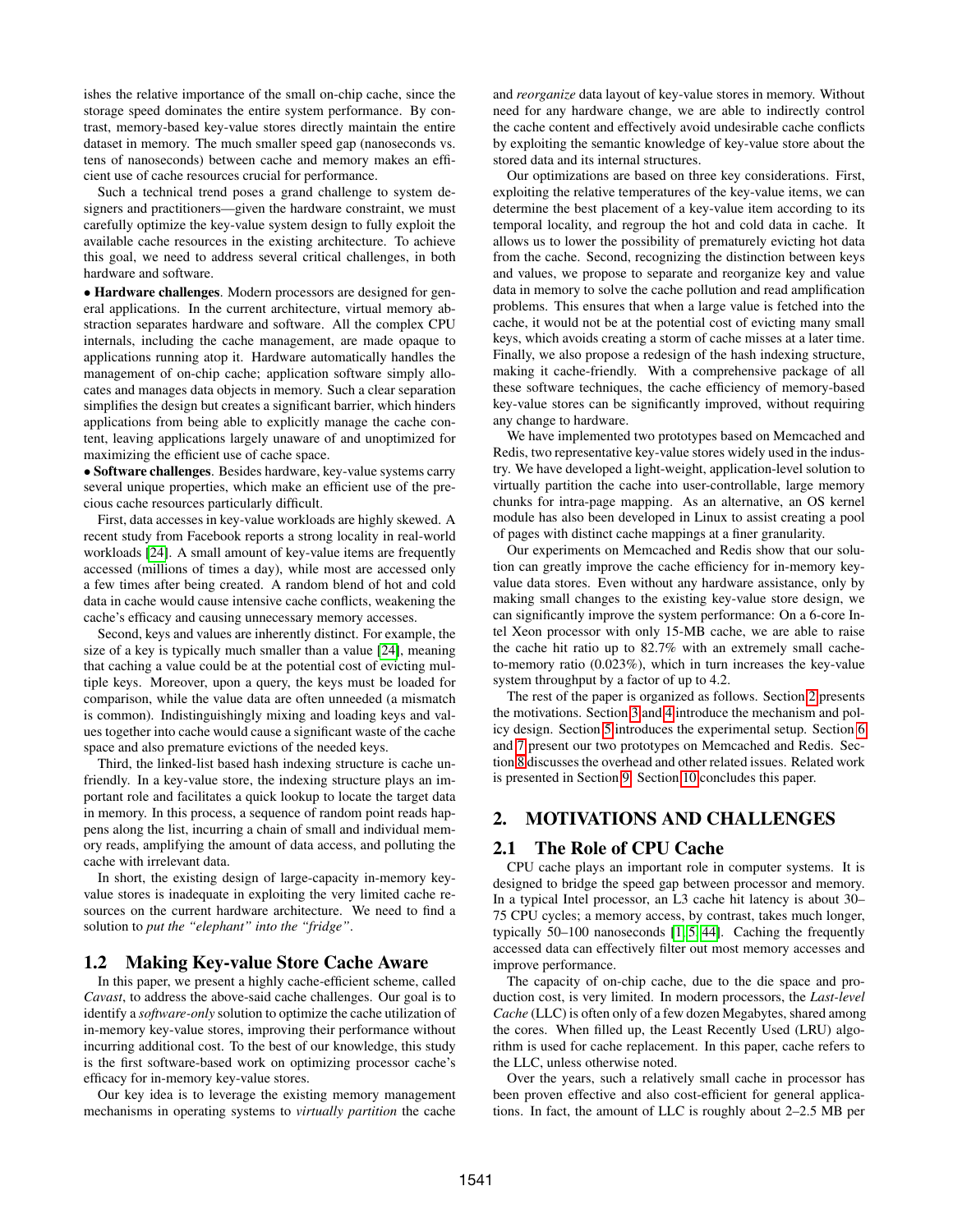core, which is generally regarded sufficient for serving the purpose of accelerating computation. However, when it comes to inmemory key-value stores, the long-standing cache architecture falls short in its very limited capacity. It is essentially because memory plays a fundamentally different role in such applications—unlike general applications, which mainly use memory as an intermediate layer between processor and storage, memory-based key-value stores use memory as a high-speed main storage media to accommodate the huge key-value dataset in complete. As a result, the onchip cache has to cache data for a *disproportionately* large amount of memory, which could be of hundreds of Gigabytes to even Terabytes. Such an extremely low cache-memory ratio (e.g., 77-MB cache for 128-GB memory) results in a variety of issues, such as cache contention, thrashing, inability to scale, etc.

In the following, we use an example to illustrate the impact of CPU cache on memory-based key-value store performance.

#### 2.2 In-memory Key-value Store

Our example case runs on a 6-core Intel Xeon E5-2630 system with 15-MB L3 cache (LLC) and 64-GB memory. We use the popular YCSB benchmark [\[29\]](#page-12-13) with the default configuration to generate the key-value datasets in different scales (64 MB to 60 GB). Despite the distinct dataset sizes, the generated key-value items follow the same Zipfian distribution. We also ensure that the memory capacity is large enough to contain the dataset completely. We have obtained several interesting findings in our experiments on Memcached.

<span id="page-2-1"></span>

Figure 1: Cache miss ratio and overall throughput on Memcached.

As shown in Figure [1,](#page-2-1) as the dataset size increases, Memcached performance quickly drops, despite the fact that the datasets are all completely held in memory. In particular, with a 64-MB dataset, the throughput can reach 4.1 MOPS (million operations per second). As the dataset size increases to 60 GB, the throughput drops to 1.23 MOPS, which is a slow-down by a factor of 3.3.

To investigate the cause of this unusual and significant perfor-mance drop, we use Linux's perf tool [\[9\]](#page-12-14) to collect hardware performance counters [\[4\]](#page-12-15) and calculate the LLC miss ratio. In Figure [1,](#page-2-1) the dotted line plots the LLC miss ratios on the Memcached server. We can see a clear trend across the tests. As we increase the dataset size, the LLC miss ratio increases from 1.2% to nearly 80%, meaning that the cache is quickly approaching to being almost disabled as the dataset grows. The sharp increase of cache miss ratio explains the rapidly declining throughput—it is a result of ineffective caching.

This example demonstrates the strong impact of cache on the performance of in-memory key-value stores, urging us to carefully review the competence of the current key-value stores in performing and scaling on the existing hardware architecture.

#### 2.3 Analysis and Discussions

Modern processors have multiple layers of on-chip caches. The LLC is typically a set-associative cache with the largest capacity. In a set-associative cache, the cache space is divided into multiple (e.g., 2,048) *Sets*. Each set is further divided into multiple *Cache Lines*. A cache line (typically 64 bytes) is the smallest unit for caching. A block of memory is mapped by the hardware to a specific set, but can be stored in any cache line of the set. If the set is

filled up, a victim cache line is selected for eviction based on the LRU order. *Cache conflict* happens when multiple memory blocks are mapped to the same set and compete for available cache lines.

In-memory key-value store maintains its data and metadata structures all in memory. Both are subject to the caching effect. Several unique issues in the current design of key-value stores unfortunately undermine the efficacy of the CPU cache.

• Issue #1: Disproportional key and value sizes. Key-value stores adopt a simple data model: a key serves as a search index and uniquely identifies the data; the value simply holds the data content. Keys and values, by nature, are very different in many aspects, such as size. Typically, a key is of only several bytes. For example, some applications use an SHA-1 hash digest (20 bytes) or an MD5 hash digest (16 bytes) as a universally unique key. By contrast, a value is often larger and varies from bytes to Megabytes. Such a size difference has a strong implication for caching.

Consider a key of 16 bytes and a value of 512 bytes. When a value needs to be loaded into cache, we have two possible options: (1) evicting a 512-byte value, or (2) evicting 32 keys, each being of 16 bytes. Though both serve the same purpose of freeing up 512-byte cache space, the caching effects are different. The latter would result in a greater chance of cache misses in the future, since loading the evicted keys back would potentially incur 32 rather than only 1 memory access. Thus, mixing keys and values in cache would raise cache contention and severe cache conflicts.

• Issue #2: Low cache utilization in hash indexing. Hash table is a crucial data structure used for indexing data in key-value systems. A standard hash table manages an array of buckets. Each bucket maintains a pointer, either pointing to the next item in a linked list or indicating the list end (NULL). When searching for the target key, a bucket is read and the pointer is loaded to walk the list.

As the smallest unit for caching is a cache line (64 bytes), when a pointer is read, the entire 64-byte memory block, which contains the pointer and the pointers of adjacent buckets, has to be loaded as a whole into cache, despite the fact that only 8 bytes (the pointer) of the cache line is truly needed. Due to the random nature of hashing, the keys are evenly distributed over the buckets, so the adjacent buckets are mostly irrelevant, meaning that the rest 56 bytes of the cache line would be barely of any use, resulting in a waste of 87.5% cache space.

• Issue #3: Read amplification with key-values. When traversing a hash table list to find the target key-value item, we need to compare the item's key with the target key. If a match is found, the value is returned; otherwise we skip this item and follow the pointer to check the next one on the list until finding the key or reaching the end of the list.

When comparing the keys, the entire item, including both the key and the value, is loaded into cache. If the item's key does not match the target key, which is the most likely-to-happen case, the value part will be of no use, resulting in a *Read Amplification* problem. Read amplification is harmful, because it demands more memory bandwidth for transferring data over the bus and incurs extra latency. Loading irrelevant data also pollutes the cache, causing useful data to be evicted prematurely.

All the above-said issues severely damage the cache's efficacy. More importantly, when a key-value data store scales up, these problems would be even worse. We need a full reconsideration on the structural design of key-value stores.

#### <span id="page-2-0"></span>3. MECHANISM

To address the above-said cache challenges, we propose *Cavast*, a cache optimization scheme for memory-based key-value stores. Following the system design principle, we first introduce a softwarebased cache partitioning *mechanism* that facilitates memory-based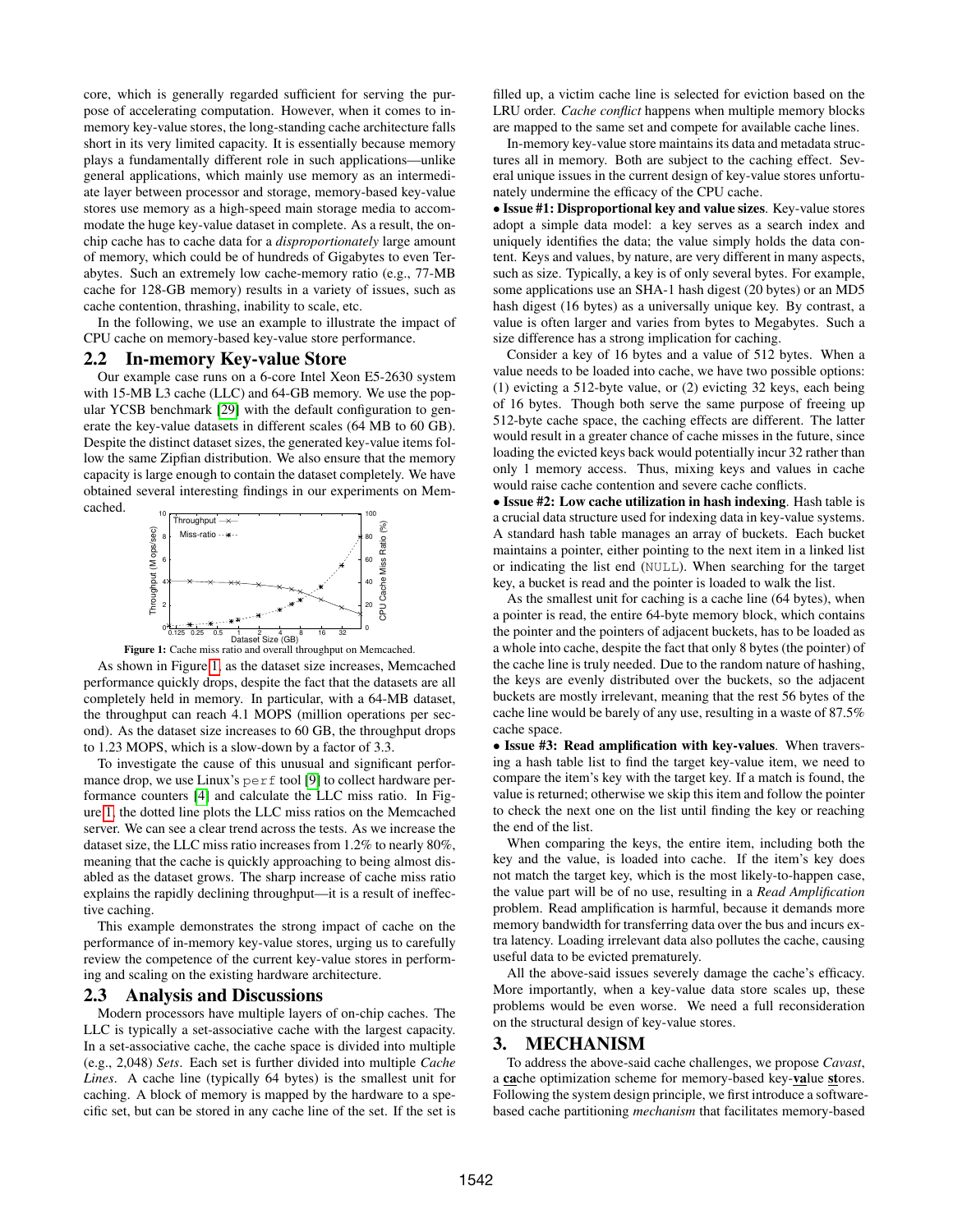key-value stores to indirectly control the cache content, and then a set of optimization *policies* that key-value stores can apply to leverage the mechanism for cache optimization.

Cache conflict happens when memory blocks are mapped to the same sets in cache. A cache-unfriendly, less valuable object (e.g., large, cold data) can pollute the cache and prematurely evict more valuable data. To address this issue, we divide the cache into multiple *virtual* partitions and allow applications to explicitly map conflicting data objects to distinct cache partitions, mitigating the collision in cache. We adopt a software-only approach by exploiting the existing mechanisms in Operating Systems (OS) to avoid disruptive hardware changes.

• Page coloring. In modern processors, the LLC is physically indexed. In order to maximize cache utilization, the hardware maps contiguous physical memory addresses to cache sets in a sequential manner. Operating system, which is responsible for virtualto-physical mapping, adopts a mechanism, called *Page Coloring* (a.k.a. cache coloring). It works as follows.

Physical memory pages, and the corresponding cache sets, are assigned with different *Colors*, as shown in Figure [2.](#page-4-0) The OS tries to map an application's contiguous virtual memory pages to distinctly colored physical pages, which are correspondingly mapped to different sets in cache. The purpose is to spread an application's virtual pages uniformly over the cache.

Page coloring logically divides the cache. Horizontally, the cache sets with the same color form an independent partition of the cache. Cache lines in different sets have no effect on each other (i.e., no competition for space). If an application is aware of page colors, placing in-memory objects to distinctly colored pages would result in an effect that, the objects are mapped by the hardware to different sets in the cache, thus eliminating cache conflicts. The challenge is how to map a virtual page to a specific color.

• Gaining control on cache. As mentioned above, the cache colors are associated with *physical* memory addresses. Applications, due to the virtual memory abstraction, only see *virtual* addresses. We need a way to walk around this abstraction limit.

Figure [3a](#page-4-0) shows a 64-bit cache address and a 4-KB physical memory page address. A cache address consists of three parts, *Set Index*, *Line Offset*, and *Tag*. Set index is used to determine which set a particular cache line belongs to; Line offset is used to point to the specific byte in the cache line; Tag is used to compare with a target address. Since a cache line is fixed to 64 bytes, bit 0-5 are used as line offset. The number of bits used for set index is determined by the number of sets, typically 6 to 11 bits. On a typical Intel processor, bits 6-16 are used for indexing 2,048 sets in the LLC. More details can be found in prior works [\[39,](#page-13-4) [52,](#page-13-5) [67\]](#page-13-6).

Because an application cannot decide on physical page allocation (the OS decides the virtual-to-physical mapping), it only has control on the lower 12 bits. This raises two issues. First, the application cannot guarantee to which color a virtual page would be mapped by the OS. Second, the application has very limited headroom to move the objects around within a 4-KB range. We find two possible solutions, as follows.

*Option #1: Mapping with Hugepage*. One solution is to enlarge the page size. Operating systems on modern processors support using a larger page size. For example, Linux on Intel processors supports two large page sizes, 2 MB and 1 GB, called *Hugepage* [\[8\]](#page-12-16), which use the lower 21 or 30 bits as page offset, respectively. Hugepage enables us to have the page offset cover the entire set index, leaving all the bits for indexing into LLC (bits 6-16) visible to applications (see Figure [3b\)](#page-4-0), which removes the need for page coloring. Since an application can see all cache colors in a large page, it can completely control the mapping of its memory objects to cache by carefully arranging the data layout inside a large virtual page.

In Cavast, we logically divide a 2-MB memory page into multiple *Columns*. Each column is of  $64 \times N$  bytes, where N is the number of sets of the LLC. Horizontally, we divide it into  $N/64$ *Rows*. Each slice is called a *Tile*, whose size is 4,096 bytes. Taking a processor with 2,048 sets as an example, the column size would be 128 KB. A 2-MB page is sliced into 16 columns, and each column is divided into 32 rows. Figure [4](#page-4-0) illustrates the structure.

Since a column spans all cache sets, two tiles of the same row in any columns share the same cache sets and may incur cache conflicts, while accessing two tiles in different rows would not incur any cache conflict. In our Memcached-based prototype, we use this approach for memory space management.

*Option #2: Mapping with pre-allocated pages.* Our second solution is to create a pool of pre-allocated pages with different page colors. We use the standard 4-KB page size. A simple module, get pgcolor, is implemented in the OS kernel to support applications to query the color of a virtual memory page via a new system call. At the OS kernel level, the module translates a virtual page to a physical page, and returns the page color information; At the application level, we request the OS to allocate a number of random pages, which are clustered into multiple *Colored Page Pools*. Each pool contains pages of the same color. When an application needs to assign an object with a specific color, we can simply allocate the object in a page selected from the target color pool.

We note that the OS kernel does not guarantee to return a page of a specific color. However, requesting a number of contiguous memory pages would cover almost all colors due to the OS page coloring mechanism. If a colored page pool exhausts its pages, we can keep requesting the OS to allocate pages until we collect enough amount of pages of the specific color. The pages of the unwanted colors can be deallocated immediately.

This mechanism can simulate the column-row structure as described in the hugepage approach—each 4KB page of a color is a "tile"; the pages of the same color logically form a "row"; a group of pages, each having a distinct color, logically forms a "column". Similarly, accessing two pages from the same row (i.e., the same color) may incur cache conflicts, while accessing two pages from different rows incurs no cache conflicts.

This approach is simple and satisfies our needs. Although it is possible to modify the kernel code and directly request the OS to allocate a page of a specific color on demand [\[47,](#page-13-7) [48\]](#page-13-8), it would pose intrusive and significant changes to the current memory management in the OS. Our solution only involves very minor changes and introduces minimum impact. In our Redis-based prototype, which allocates memory in small pieces individually, we use this approach to achieve fine-grained control on cache colors.

## <span id="page-3-0"></span>4. POLICY

Memory-based key-value store maintains a large amount of data and metadata in memory. Leveraging the Cavast mechanisms, we can manipulate the data layout in memory to achieve the desired caching effect. In this section, we discuss several general policies for cache optimizations in memory-based key-value stores.

#### <span id="page-3-1"></span>4.1 Handling Hot and Cold Key-value Data

Key-value workloads are known for their highly skewed access patterns. Disregarding the locality difference and randomly placing data in cache would result in conflicts. Our first optimization policy is to avoid such conflicts and retain the hot data in cache.

In processor's cache, if a cache set is filled up, the LRU replacement evicts the *relatively* cold cache line. Data placement in cache can result in drastically different effects. If hot key-values are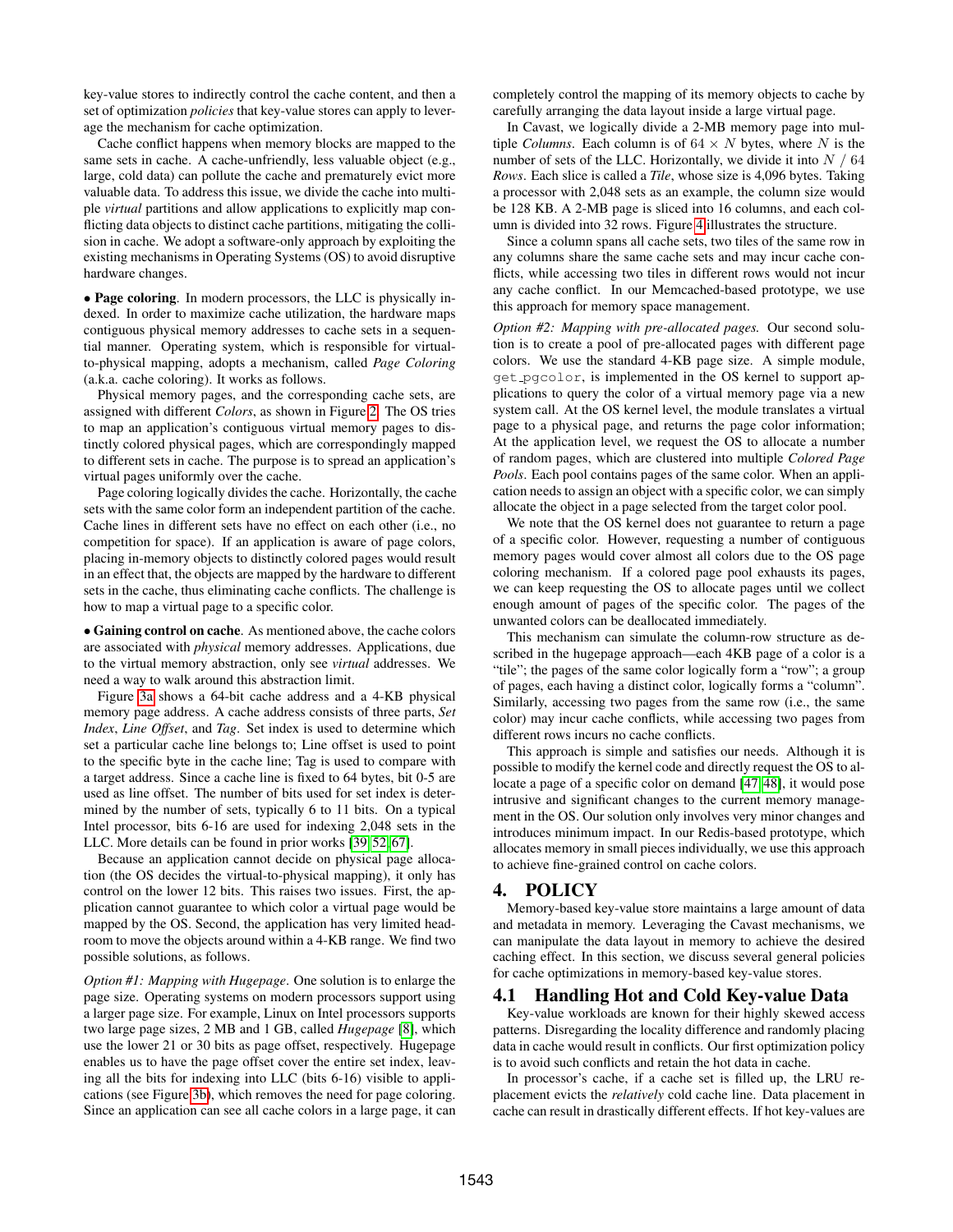<span id="page-4-0"></span>

page coloring. Each box represents a 64B cache line.

cached together, a relatively less hotter item will be evicted, even though there might exist much colder items in other sets. Thus, to maximize the cache's efficacy, we desire to have a *mixed combination* of both hot and cold items in a "row" (see Figure [4\)](#page-4-0). In other words, we desire to see that each row is filled up with both cold and hot data, which compete for the space within the row, and upon eviction, the victims would be the cold ones.

To accomplish such an effect, we first need to know the temperature (temporal locality) of the key-value items. Memcached maintains an LRU list per slab class to track each key-value item's relatively locality, while Redis maintains a pool of weak-locality (cold) key-values for eviction by sampling the dataset periodically. Leveraging these existing facilities, we can differentiate cold and hot data, and spread the data with similar locality across the rows. The process of relocating data is called *Re-partitioning*. In Section [6](#page-6-0) and [7,](#page-9-0) we will discuss particular implementations in our Memcached and Redis prototypes.

# <span id="page-4-1"></span>4.2 Separating Key and Value Data

In current memory-based key-value stores, keys and values are placed together in memory (e.g., the item struct in Memcached). As so, keys and values are also loaded together into the cache, even if only the keys are needed (upon a mismatch). This is a significant waste of the limited cache space. Worse, since values are typically larger than keys, loading an unneeded value would be at the potential cost of prematurely evicting many small-size keys.

In Cavast, we restructure the in-memory layout of keys and values by placing them in *separate* rows. The effect we desire to achieve is that, in the cache, the keys are mapped to the same group of cache sets, while the values are mapped to a different group of cache sets. Such an arrangement brings two benefits. First, it protects relatively small keys from being polluted by large, unneeded values (so large values would evict each other). Second, since keys are grouped together, an access to a key would load the entire cache line into the cache, which in effect prefetches multiple keys in one access and further improves performance.

A side effect is that if the target key is found (a match), an extra memory access is needed to load the value data, which may increase the latency for individual requests. We have two methods to mitigate this effect. (1) *Parallel access*. We can maintain two pointers (one for the key and the other for the value) for each item, and use two threads to access them in parallel. If a match is found, the value is immediately returned; otherwise, the value is simply discarded. Since the two parallel memory accesses are overlapped, there is no extra delay for loading the value, but its limitation is the need for a second pointer to the value and the potential waste of bandwidth. (2) *Concurrent access*. We maintain two separate queues for key and value requests, each being served by dedicated threads. An incoming request is first put into the *key queue*, where the worker threads search the hash table for the target key. A pointer to the value is stored alongside the key, which avoids occupying the hash bucket space and making the hash table more compact. If a match is found, a request of retrieving the value is placed to the *value queue*, where the worker thread can follow the pointer to fetch and return the target value. Thus no value fetch

Figure 4: An illustration of column-row division.

happens until a match is found. Although it does not improve the latency for each individual request, using separate queues significantly improves throughput, which in turn decreases the average request latency. We have studied both approaches and find that the latter brings more benefits (see Section [6.2\)](#page-7-0).

# <span id="page-4-2"></span>4.3 Cache-friendly Hash Indexing

Hash indexing structure is a crucial component in memory-based key-value stores. It is responsible for quickly locating the position of the key-value item in memory. Traditional hash table structure is very simple: An array of buckets divides the hash space into multiple segments. Each bucket maintains a linked list of key-value items. For a given key, it is first hashed into a bucket, and then traverses the linked list, following the pointers to locate the target key and the value. An example is illustrated in Figure [5a](#page-5-1).

Such a classic hash table structure is simple and widely used but is inefficient for caching. First, traversing the linked list incurs a chain of small, random memory reads. Though each read only accesses a small amount of data, a complete cache line has to be loaded into the cache, causing read amplification. Second, since each pointer does not contain information about the key, an extra memory read is needed to load the key for confirmation. Third, when the hash table needs to be expanded, the entire structure has to be reconstructed, completely voiding the cache content.

We have developed three measures to optimize cache efficiency particularly for the hash indexing structure, described as follows.

• Cacheline-based hash bucket. Traditional hash table uses a set of small buckets, each containing only one 64-bit pointer as a list head pointing to the first key-value item in the list. A 64-byte cache line contains 8 buckets, corresponding to 8 linked lists.

In order to remove read amplification, we expand a hash bucket to contain a *Pointer Set*, which occupies a full cache line (64 bytes). Each bucket stores an array of up to eight 64-bit pointers, each pointing to a key-value item. A newly inserted pointer is stored in an empty slot of the 64-byte bucket. When a bucket is filled up, similar to the traditional approach, the hash table can be expanded by doubling the number of hash buckets. Later in this section, we will discuss a more efficient hash table expansion method.

The benefit is clear. As illustrated in Figure [5,](#page-5-1) the traditional hash table structure demands a sequence of memory accesses to traverse the list. Each access loads in a cache line but only uses a small amount of data. In our design, a cluster of 8 pointers can be loaded into the cache with only one single memory read, which minimizes the read amplification problem.

• Tagging pointers. In the traditional hash indexing structure, a pointer only specifies the memory location of the corresponding key-value item. An extra memory access is needed to load the keyvalue item for the key comparison. This incurs several issues. First, an extra memory read is needed, slowing down the search process. Second, since the key-value item and the pointer are stored separately, two cache lines are needed, polluting the cache. Third, finding a mismatch is a common case, meaning that most such additional costs are unnecessary.

To solve the above-said issues, we attach a *Tag* with each pointer to screen out the most unlikely keys before accessing the complete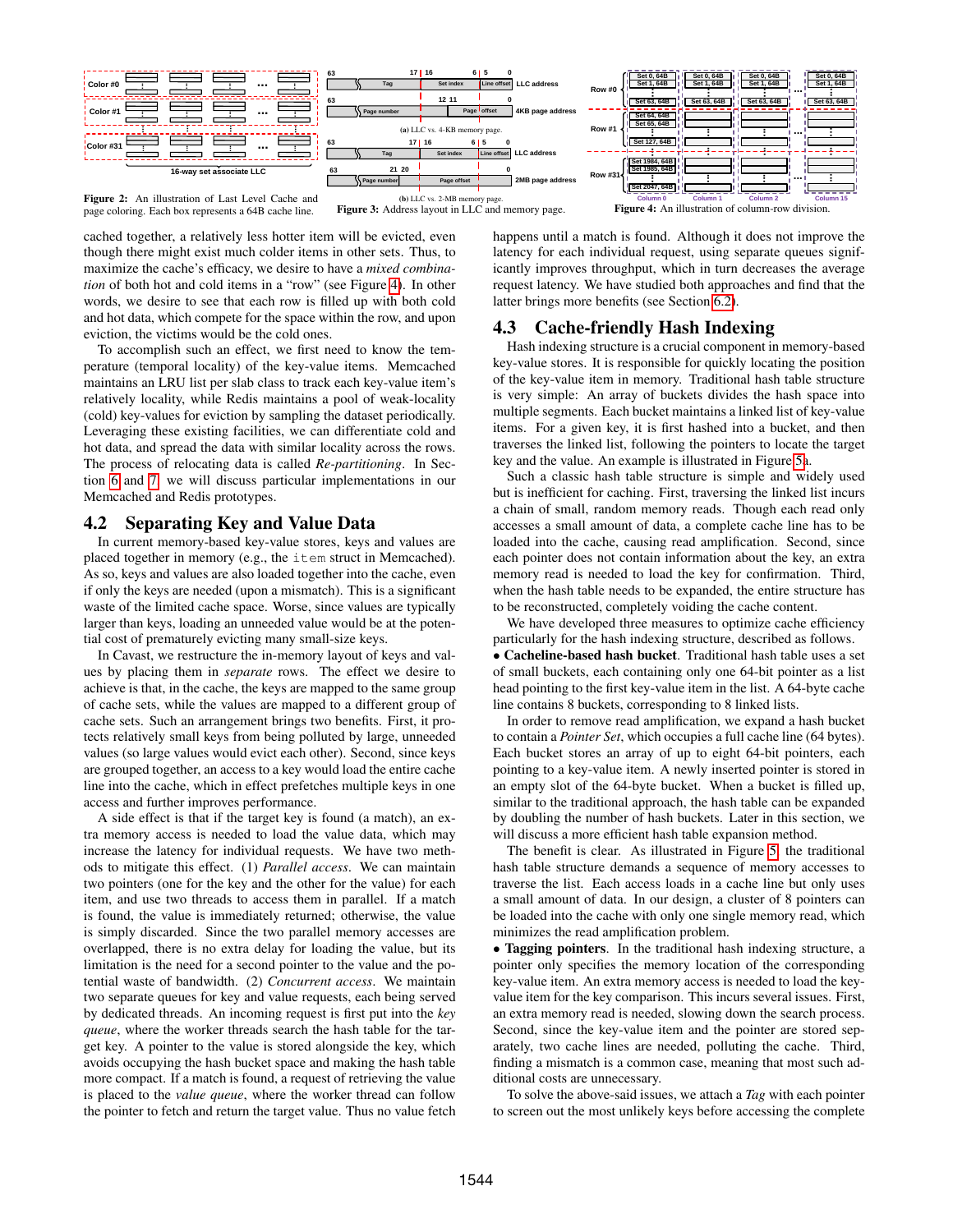<span id="page-5-1"></span>

key-value item. We calculate a 16-bit hash digest as a tag summarizing the key (using Murmur3 hash [\[11\]](#page-12-17)). The 2-byte tag is stored together with the 8-byte pointer as a slot of the pointer set in the bucket. Each bucket thus contains 6 slots in total, leaving 4 bytes for hash table expansion (see below). Upon a query, we first locate the hash bucket using Jenkins hash [\[7\]](#page-12-18), then load the entire bucket in only one memory read and examine the pointers one by one (in cache). Only when we find the tag associated with a pointer matches the target key, we load the complete key-value item for a full comparison. This optimization reduces seven memory accesses to at most two memory accesses, and correspondingly, only needs two rather than seven cache lines. Prior works have used a similar hash-based method for fingerprinting data [\[20,](#page-12-19) [26,](#page-12-20) [65\]](#page-13-9).

• Localized hash table expansion. The efficacy of a hash table decreases as the number of items held in a bucket increases (i.e., a bucket's list grows too long). To address this issue, the hash table needs to be expanded. Memcached, for example, expands its hash table by doubling the number of buckets, when the item-to-bucket ratio (a.k.a. load factor or fill ratio) exceeds 1.5.

Such an expansion process has two strong negative effects. First, the whole hash table needs to be reconstructed and the pointers need to be moved across buckets, which in effect invalidates the cached content completely, causing a disruptive performance drop. Second, the expansion happens over the entire hash table, including those underloaded buckets, which would create more holes (empty buckets) in memory, leaving hot buckets scattered in a sparse space and further reducing the efficiency of cache utilization.

To preserve the cache content and to keep the hash table structure stable, in Cavast, we adopt a lazy expansion approach, called *Localized Expansion*, to fully utilizing the spatial locality in the hash space. The key idea is to perform on-demand, small-scale expansion by only expanding the buckets that are heavily overloaded. When a 64-byte bucket is filled up, a set of sub-buckets (4 in our prototype) is created and linked to the original bucket (using the leftover 4 bytes for four pointers, each pointing to a sub-bucket). We support up to 255 sub-buckets in total before a global expansion is conducted. As the memory space for the 255 sub-buckets is pre-allocated, a 1-byte sub-bucket pointer is sufficient as an index into the array of sub-buckets. We reserve the sub-bucket pointer value "zero" as an expansion indicator. If all four pointers are zero, it means that the bucket is not expanded. Figure [5c](#page-5-1) illustrates this expansion structure.

When an item needs to be added into the expanded bucket, the least significant 2 bits of its tag are used as an index to determine the corresponding sub-bucket for insertion. Note that a sub-bucket could continue to expand in this manner, which eventually forms a *tree of sub-buckets*. Upon a query, we first search the bucket, if any non-zero sub-bucket pointer value is found, it means this bucket is expanded. We continue to look up the key in the linked sub-buckets. The tag associated with each pointer accelerates the searching. This process repeats until the list of buckets is traversed completely. An alternative is to only use one pointer, creating a *list of sub-buckets*. In Section [6,](#page-6-0) we will compare the two structures.

In essence, this bucket structure converts a fine-grained (item level) linked list structure into a tree structure with a grainier unit (64-byte pointer set bucket). This brings several important benefits. First, a bucket fits into a cache line perfectly, which minimizes the read amplification problem, since all the pointers of the bucket need to be examined anyway. Second, the linked list structure is condensed into a block of contiguous memory, which removes *point chasing* and the involved small, random memory accesses in different locations, eliminating the cache pollution problem. Third, when a bucket is overloaded, the changes can be confined in a subset of buckets, which protects the content in cache and stabilizes the hash table structure as well as performance. Forth, the tree structure divides the items, and together with the tags, accelerates the search. Finally, since the expansion only happens on overloaded buckets, we can avoid expanding those buckets that are largely empty or partially full, which avoids creating a sparse hash table with many holes in memory and preserves the spatial locality.

#### 4.4 Cache-efficient Garbage Collection

In memory-based key-value stores, each key-value item is often associated with an *Expiration Time* to indicate its lifetime. A *Garbage Collection* (GC) process runs in the background and periodically scans the key-value items to recycle the memory space occupied by the expired items. For example, Memcached runs a service thread, called *LRU Crawler*, which constantly scans the LRU lists in the background. Redis applies a different policy. It attempts to keep the ratio of expired key-value items under 25%. In Redis, a service thread scans 200 items every second to remove the expired ones. This process does not cease running until less than 25% of the scanned items are found expired.

Although the GC process improves the memory space utilization, it foils the caching effort, since each scanned item has to be loaded into cache for validating its timestamp and then dropped. Such a one-time scan pattern is the worst case for caching, which pollutes the entire cache and evicts useful data out of cache [\[40\]](#page-13-10). We leverage the re-partitioning process (Section [4.1\)](#page-3-1) to take a free ride for recycling the space. During re-partitioning, if any item is found expired, we simply skip it and reclaim its occupied space. This recycling is sufficient in normal conditions. The heavy-handed GC is only activated when the system is under severe memory pressure (e.g., lower than 5% in our prototype).

## <span id="page-5-0"></span>5. EXPERIMENTAL SETUP

We run our key-value store server on a Dell T620 server equipped with a 6-core Intel Xeon E5-2630 2.3 GHz processor with 15-MB L3 cache (LLC) and 64-GB 1600MHz DDR3 DRAM memory. We use two Lenovo TS440 ThinkServers as clients, each being equipped with a 4-core Intel Xeon E3-1245 3.4 GHz processor, 16-GB memory, and a 7,200 RPM 1-TB Seagate disk drive. Each client server runs 32 clients to generate requests to the key-value server. For sufficient network bandwidth, we configure a 20-Gbps network on the key-value server by bonding two 10-Gbps Ethernet ports together. Each client uses a 10-Gbps Ethernet connection to the server. We use Ubuntu 16.04 with Linux kernel 4.15 and Ext4 file system. For the hugepage setup, we configure the page size to 2 MB during the Linux boot time.

To test our design with faithful workloads, we synthesize three data sets, namely *APP*, *ETC*, and *SYS*, with three different key and value size distributions following a study of Facebook workloads [\[24\]](#page-12-10). Except that the value size in *ETC* follows a generalized Pareto distribution [\[3\]](#page-12-21), all the other item sizes follow a generalized extreme value distribution [\[2\]](#page-12-22). Both distributions are found popular in Facebook workloads. Figure [6a](#page-7-1) shows the size distributions of keys and values in our datasets. We can see that each dataset has unique characteristics. For example, in *APP*, most of the keys are of about 31 bytes, and around 80% of the values are about 270 bytes.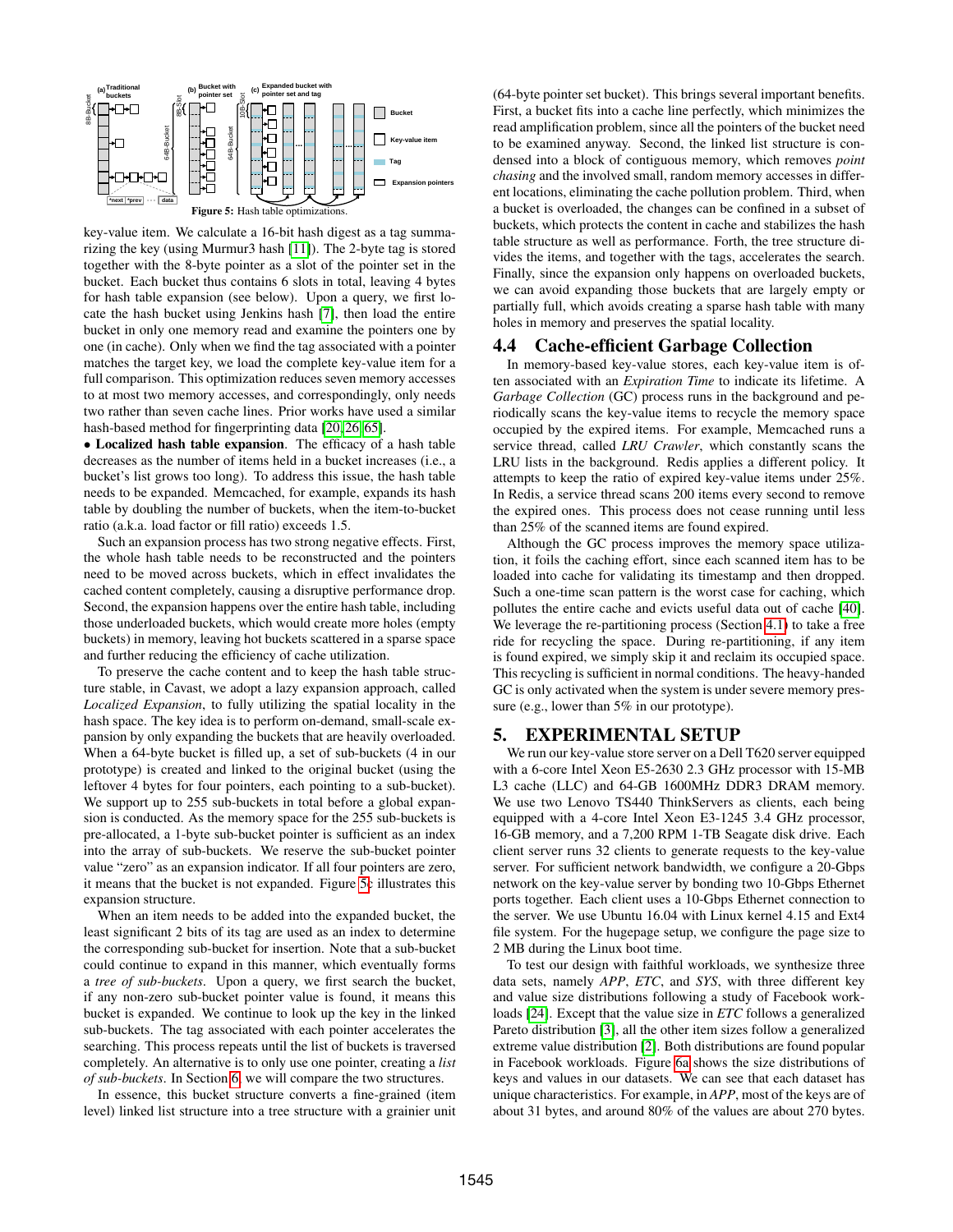*SYS* shows a similar trend but with more scattered sizes and a larger gap between keys and values. Most of the keys in *ETC* are from 20 to 50 bytes, this is in line with *APP* and *SYS*. However, unlike the other datasets, the value sizes in *ETC* are much more evenly distributed. We see more small values (the items with a value size of 11 byte or smaller account for about 40% of the entire dataset). The value sizes spread more evenly from 12 bytes to around 1 Kilobyte. Each dataset accounts for about 50 GB and is stored in memory in complete during our tests.

We use the Yahoo! Cloud Serving Benchmark (YCSB) [\[29\]](#page-12-13) to generate workloads with two popular access patterns, *Zipfian* and *Hotspot*, to emulate realistic workloads [\[25,](#page-12-23) [30\]](#page-12-24), and collect all the traces. Figure [6b](#page-7-1) shows the access distributions of the workloads. We find that *Zipfian* is relatively more skewed, a small portion of the keys serves the majority of requests. Whereas in *Hotspot*, the most popular 10% keys have similar hotness, leaving the rest 90% of keys to be similarly cold.

We use a homegrown tool, called *keystone*, to replay the workload traces against the key-value data stores. This tool allows us to precisely repeat a workload with any specified number of clients. We use the Linux's perf tool [\[9\]](#page-12-14) to collect the hardware performance counters and calculate the LLC hit ratio.

## <span id="page-6-0"></span>6. CASE STUDY 1: MEMCACHED

Memcached is a widely deployed memory-based key-value store in industry. In Memcached, the basic memory management unit is called a *Slab*, which is a chunk of contiguous memory. Each slab is further divided into multiple *Slots* of a fixed size. Slabs with the same slot size are logically grouped into a *Slab Class*. Upon inserting a key-value item, a slab from the slab class with the smallest slot size that can accommodate the item is selected.

The current design of Memcached is sub-optimal for cache efficiency. Leveraging the Cavast mechanism, we enhance several key components in Memcached for cache optimizations.

## <span id="page-6-2"></span>6.1 Optimizations

• Slab allocation. Two mechanisms are provided in Cavast to enable application's indirect control on the cache, (1) statically using large-size hugepages, and (2) dynamically requesting pages with different colors. A key difference between the two methods is that, the former allows us to directly control a block of contiguous memory space (within a 2-MB page), which covers the range of all cache colors, while the latter gives us a fine-grained control on smaller 4- KB pages with distinct colors.

In Memcached, the slab system allocates memory in large chunks and then divides into fixed-size slots. Thus it suits the former method better. In our prototype, we allocate a 2-MB slab, which is a memory page. Since all cache colors are exposed to the application, we can manipulate the data layout within a slab to control their corresponding mapping locations in the cache.

• Re-partitioning hot and cold data. Memcached maintains an LRU list for each slab class. The hot (MRU) items are at the list head, and the cold (LRU) items are at the list tail. A limitation is that the LRU list could grow too long, causing several issues. First, list walking involves many memory accesses, increasing the chance of cache pollution. Second, the data relocation process would involve a large number of items, which are of different sizes. Third, the benefit of multi-threading is weakened due to the lock contention. Thus we split the LRU list into multiple smaller ones, each being attached to a slab (i.e., a 2-MB memory page).

For cache optimization, our goal is to lay out the hot and cold data *evenly* across all cache sets (so hot data would not evict each other). We use column as an allocation unit to contain a set of key-value items with similar locality. As the size of a column is

128 KB, a 2-MB Memcached slab can be divided into 16 physical *partitions*, each of which is a column. Accordingly, we divide the slab's LRU list into 16 logical *zones*, from hot to cold.

Our goal is to place the items of the same *logical* zone in the LRU list together in a *physical* partition in the slab. In this way, we can ensure that each cache set receives a roughly equal mix of hot and cold items. However, achieving this goal is non-trivial.

A critical challenge is that the position of key-value items on the LRU list dynamically changes. Upon an access, the item moves to the MRU position, pushing the other items one position down the list. It is unrealistic to update every item's physical location to accurately and immediately reflect its logical position in the LRU list, since it would raise excessive overhead.

We apply several rules to mitigate this problem. (1) *No intrapartition movement*. A key-value item does not change its physical location, unless it moves into a different zone on the LRU list, which indicates a significant change in locality. (2) *Lazy repartitioning*. The cross-partition data movements are batched up to update the physical data layout periodically. (3) *Point-to-point movement*. We only move an item to a new position by swapping it with another item in the target partition to avoid the chaining effect (i.e., moving item A causes the movement of item B, which causes the movement of item C, and so on).

#### <span id="page-6-1"></span>Algorithm 1 : Re-partitioning Process

Plogical: Logical LRU partition;  $P_i(a)$ : Current physical partition of candidate a (Partition ID: *i*);  $P_t(a)$ : Target physical partition of candidate a (Partition ID: t); for *every other* M *requests* do Check each candidate a in  $P_{logical}$ : bottom  $\rightarrow top$ ; if  $P_i(a) \neq P_t(a)$  then Check each candidate b in  $P_t(a)$ ; if  $P_t(b) = P_i(a)$  then Select b as the *victim*; Swap  $a$  and  $b$  in physical partitions; goto done; end Find the LRU item c in  $P_{i-1}(a)$  as the *victim*; Swap  $a$  and  $c$  in physical partitions;

done; end

end

Algorithm [1](#page-6-1) shows the re-partitioning process. It works as follows. Upon a change to the LRU list, for the affected items that move into a different LRU zone, we simply mark them as candidates for re-partitioning without further actions. Every  $M$  requests, we start from the bottom LRU zone. Assume an item, called an *initiator*, in partition  $P_i$  moves up to a (hotter) zone, which is corresponding to partition  $P_t$ , where  $t < i$ . We first try to find a *victim* in the target partition  $P_t$  that needs to move down to the initiator's current partition  $P_i$ . If found, we swap the victim and the initiator; Otherwise, we choose the LRU item in partition  $P_{i-1}$ , which is above the initiator's current partition, as the victim for swapping. This process repeats until all marked candidates are scanned. Figure [7](#page-7-1) gives an illustration of before and after data re-partitioning.

Our per-slab LRU list design brings several benefits in this process. First, since the sizes of the slots in a slab are identical, swapping two slots in a slab does not need to consider the size mismatch problem. Second, all swapping operations are confined in a slab (i.e., a page), on which the application has full control. Third, the complexity of searching and identifying the initiator and victim is reduced and the search scope is limited in one slab.

• Separating key and value data. Keys and values have very distinct properties. Memcached stores both key and value together in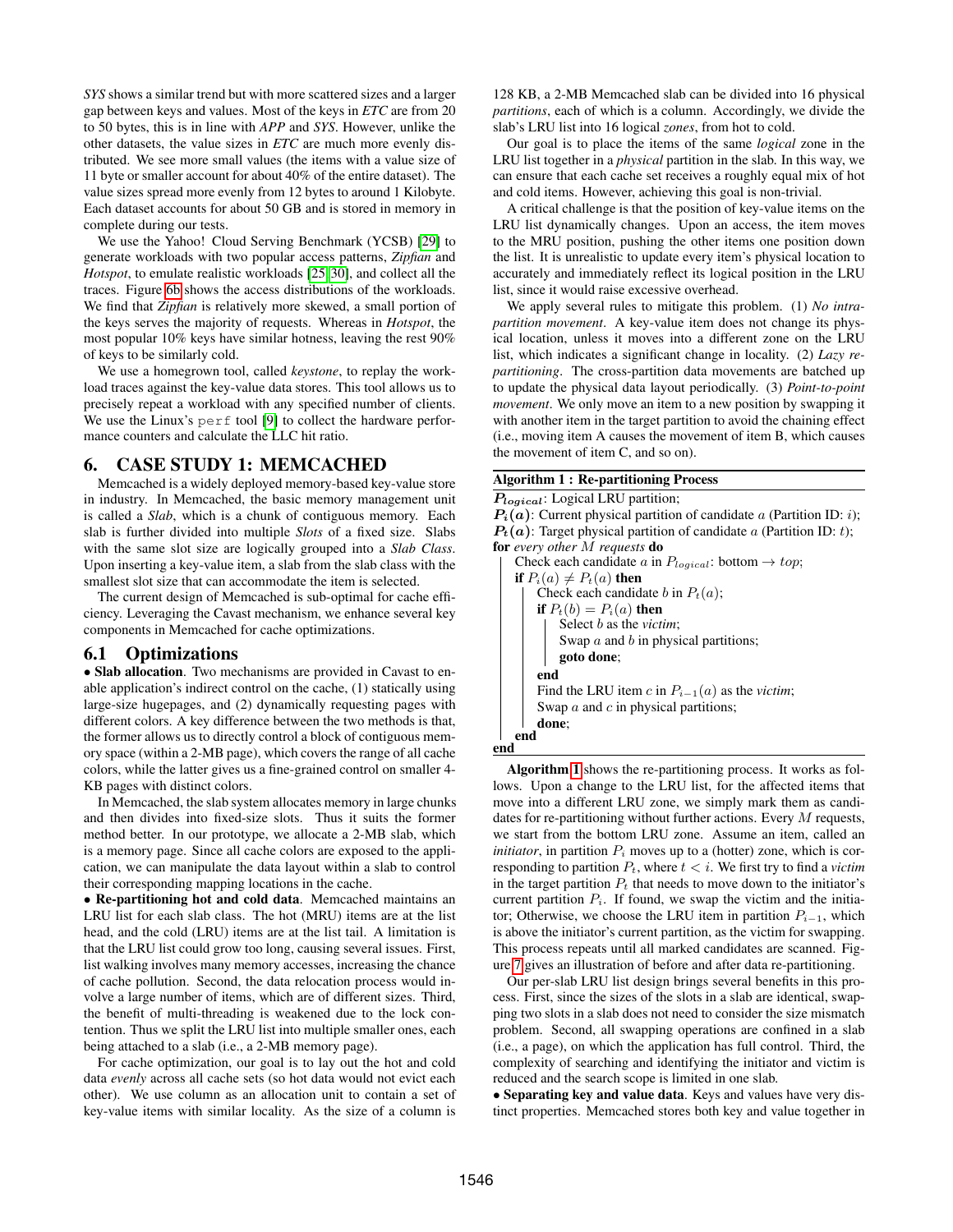<span id="page-7-1"></span>

Figure 6: Dataset and workload characterizations.

a slab slot as an item struct. As the key-value items are grouped in one slot after another sequentially, the keys and the values are mixed and interleavingly stored in a slab, raising the previously discussed cache pollution and read amplification problems.

To optimize the cache efficiency, we divide a slab into two separate regions, one for keys and the other for values. Figure [8](#page-7-1) illustrates a 2-MB slab, each item of which has a 16-byte key and a 240-byte value. Each box represents a 64-byte cache line. The blue boxes represent the space occupied by keys, and the grey boxes represent the space taken by values. In the original design (on the left side), each item's key and value are stored together in memory and referenced with a single address. In Cavast (on the right side), all the keys are concentrated in a contiguous range of memory, being separated from the values. To connect a key with its corresponding value, we associate with each key a 3-byte pointer, pointing to the offset of the corresponding value within the slab. The hash index points to the key, from which we can locate the value.

A challenge is how to determine the sizes of the two regions in a slab. One simple solution is to assume certain static key-tovalue size ratio based on workload analysis. However, workloads may change. This approach could incur substantial space waste, if a region cannot fully use the statically allocated space. We adopt an alternative solution, called *Head-to-head Allocation*. It works as follows. Rather than statically segmenting the slab space, we dynamically determine the space by allocating the key space from the top down (downwards), and allocating the value space from the bottom up (upwards). The two regions grow into each other until there is not enough space in between. If a head-to-head collision is to happen, a new slab should be allocated.

#### <span id="page-7-0"></span>6.2 Performance Evaluations

We have implemented a prototype based on Memcached 1.5.12 by adding about 2,200 lines of C code. We configure Memcached and Cavast to use 6 worker threads on our 6-core test bed. The workloads are as described in Section [5.](#page-5-0)

• Hot/cold data placement policies. The hot and cold data placement in memory has a significant impact on the cache performance. To show an ideal case as a reference baseline, we first run a static re-partitioning test with three data placement policies, namely *random*, *row-partition*, and *column-partition*, which place the hot and cold items randomly, separately in different rows, and separately in different columns, respectively.

In this micro-benchmark, we first build the LRU lists offline using the traces. Based on the LRU lists, we can determine the temperatures of the key-value items and decide the data placement accordingly. Figure [9](#page-8-0) shows the cache hit ratio and throughput with the Zipfian workloads. Cavast-Random, Cavast-Row, and Cavast-Column denote the three data placement policies, respectively.

We find the stock Memcached performs close to Cavast-Random. Both have a low hit ratio (around 20%) and a similar throughput (around 1 MOPS). It means that the stock Memcached's placement policy is no better than a random decision, completely disregarding the caching effect. Interestingly, separating hot and cold data in rows (Cavast-Row) performs even worse than random placement. This vividly illustrates the effect that hot key-value items

Figure 7: Data re-partitioning. Column<br>**Figure 8:** Key-value separation. are mapped to the same cache sets and evict each other, severely

impairing the cache's efficacy. It also shows that the Cavast mechanisms enable us to control the cache, for good or bad effects. By contrast, Cavast-Column exploits the locality information and can avoid premature evictions of hot data, achieving a significantly higher hit ratio (64.3%) and throughput (2.865 MOPS).

• Dynamic data re-partitioning. In practical deployment, since the LRU list dynamically changes, key-value items need to move across partitions (re-partitioned). In our prototype, re-partitioning happens every 1,000 accesses (SET or GET) to a slab. In this experiment, we show the effect of dynamic data re-partitioning.

When the dataset is first loaded, all the items are randomly stored in memory. Therefore, Cavast undergoes two stages when serving the GET requests: (1) *Warm-up stage*. Initially, the key-value store needs to restructure the data layout in memory and relocate the keyvalue data according to the locality information. (2) *Stable stage*. After the initial warm up, the server continues to monitor changes in locality and make relatively small adjustments dynamically during run time. Naturally, we expect to see sub-optimal performance during the first stage. To obtain a complete picture, we show the performance in both stages. We identify the two stages by monitoring the average throughput of every 1,000 requests. If only minimal change (less than 5% difference for continuous 10,000 requests) is observed, we consider the system has entered the stable stage.

We first load the entire dataset into the Memcached server with random data placement policy, and then generate 500 million GET requests. Figure [10](#page-8-0) shows the cache hit ratio and throughput for the stock Memcached and Cavast with Zipfian distributions. Cavast-WarmUp and Cavast-Stable denote the Cavast performance during the initial warm-up stage and the stable stage, respectively. We use the column-partition data placement policy for re-partitioning.

Our experimental results show that Cavast reorganizes the originally randomly placed data layout to a stable, column-based data placement status within 10 millions requests. It only takes 5-7 seconds to re-partition the entire 50-GB dataset, being warmed up for optimal cache efficiency. We also find that once reaching the stable status, our dynamic re-partitioning mechanism provides comparable performance to that in the previous static test, meaning that dynamic relocation involves minimal overhead. For example, Cavast-Stable has a hit ratio of 62.6%, 37.3%, and 15.2% for *APP*, *SYS*, and *ETC*, respectively, where the ideal-case results with static repartitioning are 64.3%, 40.8%, and 15.5% (see Figure [9\)](#page-8-0) .

• Key-value separation and multi-queue. Separating keys and values can effectively mitigate the cache pollution and read amplification problems. In this set of experiments we only test on the key-value separation policy and keep other components unchanged.

In Section [4.2,](#page-4-1) we have discussed two approaches, parallel and concurrent access, to offset the negative effect caused by the extra memory access. We have evaluated both methods using *APP* with *Zipfian* distribution. We find that the 99th percentile latency for the stock Memcached is 2.1 ms. Our parallel access method achieves the same result. For concurrent access method, the tail latency is higher (2.4 ms), because for each request, the value is always read after the key. However, due to the throughput increase, when us-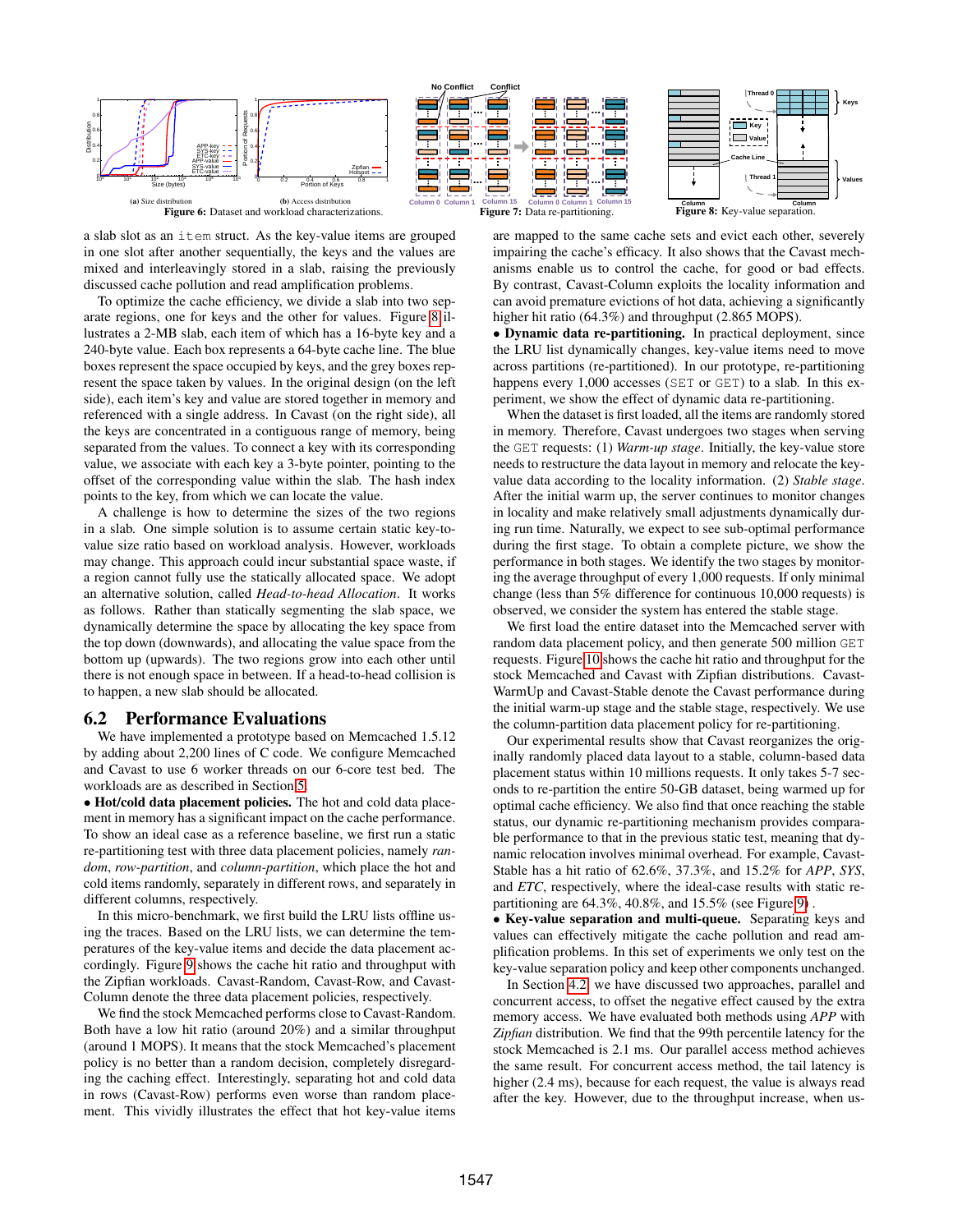<span id="page-8-1"></span><span id="page-8-0"></span>

ing concurrent access, the average latency actually decreases from 1.9 ms to 1.6 ms. As a tradeoff for space, we deem a slight (14.3%) increase in tail latency is acceptable. Thus we choose the concurrent access and further study its parallelization effect.

Figure [11](#page-8-1) shows the results. In particular, Cavast-1Q shows separating key and value data without concurrency, meaning that the key and the value of an item are retrieved using one thread in a sequential manner, despite being stored separately. Cavast-2Q with suffix denotes the case using the multi-queue design with a different number of threads for the key and value queues. For instance, Cavast-2Q-1:5 means that 1 thread is used for the key queue and 5 threads for the value queue, making the total of 6 worker threads.

All the Cavast cases show a higher hit ratio than the stock Memcached. Since the keys and values are separated, it avoids evicting each other from the cache. Compared to the stock Memcached, Cavast increases the hit ratio by up to 16.8 percentage points (p.p.). Another interesting finding is that although Cavast with one queue or two queues have a similar cache hit ratio, they achieve very different throughputs. In our test, configuring 2 threads for the key queue and 4 threads for the value queue yields the most significant gain. Comparing Cavast 2Q-2:4 to Cavast-1Q, it results in a 56.4%–72.8% higher throughput. Our tests show that with key and value being separately stored, and with a reasonable resource allocation policy, Cavast is able to achieve much better performance than the stock Memcached.

• Cache-friendly hash indexing. The hash indexing structure impacts cache's efficacy. In this micro-benchmark test, we focus on studying the effectiveness of our new hash indexing structure, leaving other components unchanged. We design a set of tests using the *SYS* dataset (most keys are around 30 bytes and most values are around 500 bytes) with different SET/GET ratios. The read-only tests (ratio of 0:100) are performed after filling up the entire keyvalue store; the other tests are performed starting from an empty data store. For Memcached, we use the default 8-byte bucket size, which only contains the h\_next pointer. For Cavast, we use the 64-byte, cache line based hash bucket (see Section [4.3\)](#page-4-2) with localized expansion. We use the default load factor 1.5 as the threshold for expansion in both Memcached and Cavast. If the global load factor reaches 1.5, the hash table size is doubled.

In order to quantitatively measure how well Cavast mitigates read amplification in hash table, we calculate the average number of Cache Line Fetches (CLF) for each key-value request. In particular, each access to a hash table bucket accounts for one CLF; each key-value item access accounts for  $\lceil \frac{item.size}{cache line.size} \rceil$  CLFs. For example, a key-value item of 300 bytes needs 5 fetches of 64-byte cache lines. Figure [12](#page-8-1) shows the average numbers of CLFs per request and the throughputs for 500 million requests.



For the stock Memcached, the average number of CLFs needed for one key-value item is about 21.6, which translates into 1,382 bytes, much larger (by a factor of 2.6) than the actual average keyvalue item size, 530 bytes. The result vividly illustrates our analysis of the read amplification problem caused by the inefficient design of the current hash table structure. By contrast, the degree of read amplification with Cavast is much lower. The average number of CLFs is 11.3 for Cavast-Link and 10.2 for Cavast-Tree, which is only half of that for the stock Memcached.

Comparing the two expansion structures, expanding a bucket using four sub-bucket pointers, which forms a tree of sub-buckets as described in Section [4.3,](#page-4-2) is more efficient than expanding using only one pointer, which forms a linked list of sub-buckets. It is because the tree structure splits the items into four sub-buckets. Only one sub-bucket needs to be searched, and less data need to be read from memory. Thus Cavast-Tree shows a 36%–93% throughput improvement over the stock Memcached, and a 8%–29% throughput increase over the linked list structure (Cavast-Link).

• Put it all together. In this test set, we enable and configure each component of Cavast with the optimal setting found in the previous tests. Namely, we use the column-partition data placement policy, concurrent accesses with two queues for serving the requests with 2 threads for keys and 4 threads for values, and a tree structure for the localized hash table expansion.

Figure [13-14](#page-9-1) show the results. The performance difference is massive. Cavast improves the LLC hit ratio by up to 59.8 p.p., as compared to stock Memcached. The increased cache hit ratio in turn boosts the throughput by a factor of 3.9. In the best case scenario, Cavast shows a cache hit ratio of up to 81.3% for a 50- GB dataset with only 15-MB on-chip cache. It should be noted that such results are achieved without any hardware change and with an extremely small cache-to-memory ratio (only 0.023%). All the performance gains come solely from software optimizations.

We have also tested Cavast-GC, which is configured with all the above settings and the optimized GC (see Section [6.1\)](#page-6-2). In the optimized GC, we turn off the background GC function in Memcached and recycle the expired items during data re-partitioning. Our optimization reduces the background GC's interference to cache, reaching a hit ratio of up to 82.7% and further improving the throughput by a factor of up to 4.2.

• Worst-case study. We have also conducted a worst case study, where the workload has a very weak locality, in which our optimizations could achieve little or no benefit. We create a set of workloads with *uniform* distribution. Figure [15](#page-9-2) shows the cache hit ratio and throughput. Despite the weak locality, Cavast still tries to warm up the system by re-partitioning the key-value data in memory, which does not improve the cache hit ratio and incurs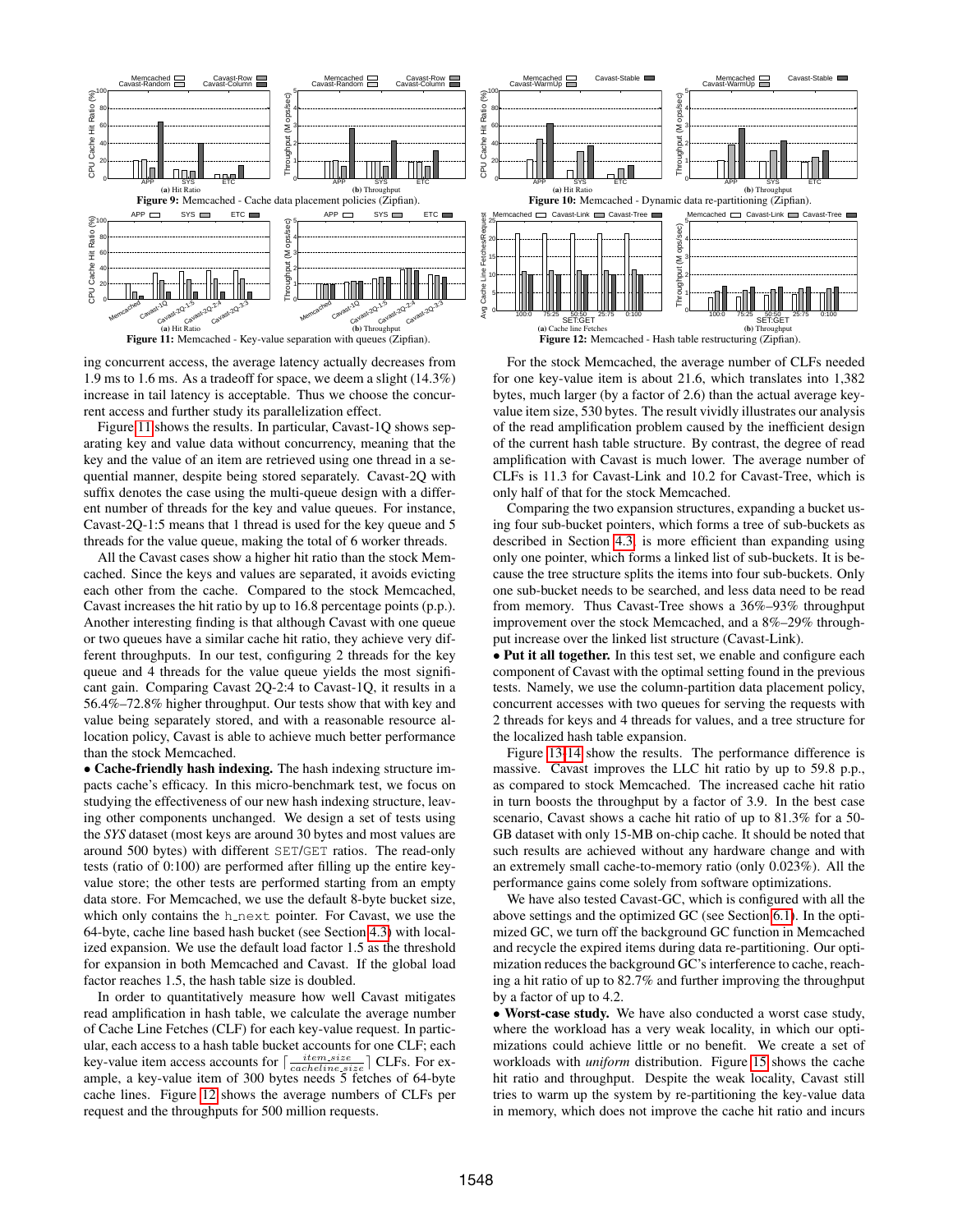<span id="page-9-2"></span><span id="page-9-1"></span>

Figure 15: Memcached - Worst case study (Uniform).

overhead. However, due to the lazy re-partitioning, the system is only slightly impacted by the extra overhead. In fact, both Cavast and Cavast-GC show nearly identical performance as the baseline stock Memcached (performance difference within 2%).

## <span id="page-9-0"></span>7. CASE STUDY 2: REDIS

As another popular key-value store, Redis is different from Memcached in several aspects. First, unlike Memcached, which uses a multi-threaded design, Redis is single-threaded. Second, Redis is not slab based. It uses zmalloc/zfree for memory management. Third, Redis does not implement an LRU list for eviction. Instead, it maintains a pool of victim items via sampling.

Leveraging the Cavast mechanism, Redis can be optimized for cache efficiency. In this section, due to space constraint, we mainly focus on the aspects that are structurally different from Memcached. Other parts, such as hash indexing and GC optimizations, are similar to Memcached as we described in the prior section.

## 7.1 Optimizations

• Memory space allocation. Redis does not have a slab structure. It maintains a large chunk of pre-allocated memory space. The allocation requests for key-value items are served in their arrival order, disregarding other factors, such as size. As so, the key-value items are mixed and randomly placed at runtime.

To avoid intrusive modifications, we choose the approach of preallocating colored pages. We group the pre-allocated pages into 32 colors, each representing a "row" in the cache. A group of pages, each from an individual color, logically forms a "column". If needed, we can further group multiple colors together to a *Color Set* to divide the cache space at a coarser granularity. In this way, we can realize cache partitioning similar to that in Memcached.

• Re-partitioning hot and cold data. Redis also evicts key-value data based on their locality, but unlike Memcached, it does not implement an LRU list structure. It is partially because Redis does not partition memory space into slabs. Maintaining a complete LRU list would raise excessive overhead. To identify the victims for eviction, Redis associates with each item an *LRU clock*, which records the UNIX time when being accessed. In the background, a service thread periodically (10 times per second) samples a set of randomly picked items. The item with the smallest LRU clock is regarded as a cold item (victim). In default, the sample size is 5 items (i.e., five items are scanned each time). A pool of 16 victim items is maintained and ready for eviction.

We take advantage of this victim-identifying process to construct a "virtual" LRU list. Each time when the thread scans items, we collect the scanned items and sort them in the order of their LRU clocks. According to their access timestamps, we can form an LRU list of items, which account for 2 MB in total. Similar to our Memcached prototype, we divide the list into multiple logical zones,



(b) Throughput Figure 14: Memcached - Put it all together (Hotspot).

and then apply the re-partitioning algorithm to relocate the keyvalue items according to their temporal locality. In our prototype, we divide the items into 16 zones, each corresponding to a column partition.

• Separating key and value data. Redis stores keys and values in a different way than in Memcached. In Memcached, the slab system slices each 2-MB slab into fixed-size slots. Redis stores key-value items of different sizes in a mixed way. Thus, separating keys and values in the same page would be less suitable for Redis.

In Redis, we store keys and values in separate pages with different colors (i.e., rows). A challenge is how to divide the colors for storing key and value data. Without knowing a fixed key-to-value size ratio with Redis, we use an adaptive approach to dynamically determine the ratio of key pages to value pages, as follows.

Upon an insertion request, we split the item and separately place the key and the value parts to a key page and a value page, respectively. The hash index points to a block of two 8-byte pointers, which point to the key and the value parts, accordingly. If a page is consumed up, we take another free page with an unused color from the column. Note that once a color is used for keys, the color is reserved for keys thereafter. The same policy applies to the colors for values as well. Thus, after the first column is consumed, the ratio of key pages to value pages is determined and set thereafter. This approach automatically adapts to the workload during runtime. In our experiments, we find that the key-to-value ratio is rather stable and this adaptive solution works well.

# 7.2 Implementations and Evaluations

Our Redis-based Cavast implementation has two parts. An OS kernel module, get pgcolor, is implemented in Linux kernel 3.18.12, with minimal changes, only about 200 lines of code. Another 2,000 lines of C code are added into Redis 4.10.14. Since Redis is a single-threaded key-value store, in order to fully exercise our prototype, we run 4 server instances simultaneously for performance evaluation.

• Data re-partitioning with locality sampling. Redis uses a sampling method to identify the cold key-value items. In this test, we study how well this approach emulates LRU and the effect of the sample size on cache hit ratio and system throughput.

We configure our Redis-based prototype with the sample size varying from 5 to 20 items each time. As a reference baseline, we build a real complete LRU list offline using the traces and partition the hot and cold data into LRU zones accordingly. We compare Cavast with different sample sizes to the stock Redis and the LRU baseline, which is considered as the ideal case. Figure [16](#page-10-1) shows the cache hit ratio and throughput results. After reaching stable status, all Cavast versions show significantly higher cache hit ratios than the stock Redis. For example, in the Zipfian workloads with the *APP* dataset, we achieve a hit ratio of 46.7%–55.8%, and by contrast, the cache hit ratio of the stock Redis is only 22.5%.

We also find that a small sample size (5 items) consistently shows relatively worse result, since frequent sampling with a small sample size causes interference to the cache and disrupts the system. A reasonably large sample size (10 items each time) generally achieves a hit ratio close to the LRU baseline (57.3%), meaning that our sampling approach to emulating the LRU list works well in practice.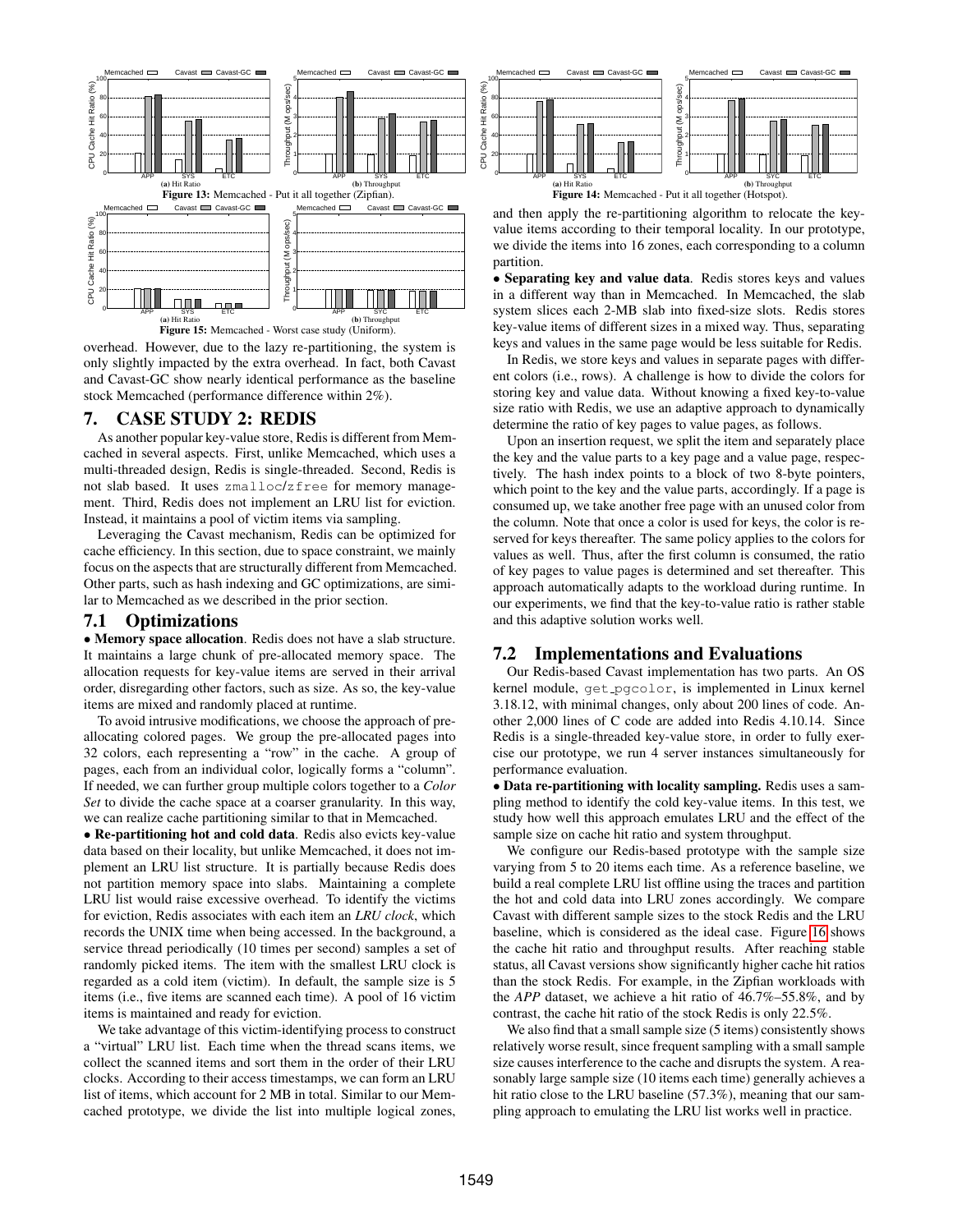<span id="page-10-1"></span>

<span id="page-10-2"></span>• Put it all together. Our Redis-based prototype implements the same functions as the Memcached-based prototype. Our experiments show that Redis can benefit from our optimizations as described previously. For example, separating keys and values improves cache hit ratio by up to 18 p.p., translating into a 56% increase in throughput. Similarly, the optimized hash indexing structure also brings a throughput improvement of 62%. It is noteworthy that Redis by default expands the hash table when the load factor reaches 1 (in contrast, 1.5 in Memcached). Even with a more aggressive expansion, Cavast still shows the benefits of using a carefully designed bucket and localized expansion.

Due to space constraint, we only show the performance of a fully configured prototype, which is optimized with column-based data partitioning, hot and cold data separation with a sample size of 10, key-value separation, and the restructured hash table for indexing. Figure [17](#page-10-1) and [18](#page-10-2) show the experimental results. We compare our prototype against the stock Redis. Another further improvement, denoted as Cavast-GC, enhances the GC operations. Similar to the test case in Memcached, Cavast-GC in Redis turns off the stock background GC thread, which samples at the rate of 10 times per second to look for expired key-value data, and only reclaims the expired items during data re-partitioning.

In Figure [17](#page-10-1) and [18,](#page-10-2) we can observe significant performance gains with Cavast. In particular, for the Zipfian workload, Cavast achieves a cache hit ratio of 73.3%, 42.8%, and 31.2% for *APP*, *SYS*, and *ETC*, respectively. The stock Redis, in contrast, reports a cache hit ratio of only 22.5%, 12.3%, and 4.1%, respectively. The more efficient cache usage in turn brings a throughput improvement over the stock Redis by a factor of 3.1, 2.9, and 2.9, respectively. Comparing Cavast and Cavast-GC, we see a further improvement on cache hit ratio. Suspending the GC thread can reduce cache pollution and increase the hit ratio by up to 2.4 p.p., in which case the throughput is further increased by 4%.

• Worst case study. We have also tested Cavast using workloads with uniform distribution to study the worst case scenario. Results in Figure [19](#page-10-2) show that Cavast performs no worse than the stock Redis even with a more complex design. The added kernel-level page coloring slightly lowers the performance by less than 1%.

# <span id="page-10-0"></span>8. DISCUSSIONS

## 8.1 Related Issues

Cavast provides an effective, software-only solution to optimize the cache usage in key-value stores. Here we discuss two related issues. (1) Effect of cache sets. Cache coloring enables us to control the mapping of memory objects to cache sets. As long as we have a reasonable number of cache sets for separating different data, having more cache sets in hardware is not expected to bring significantly more benefits. For example, optimizations, such as mixing hot and cold data, happens within a cache set; separating keys and values only divides the cache sets into two categories. Other optimizations, such as hash indexing restructuring, are also insensitive to the number of cache sets. (2) Side effect of hugepage. A larger page means more significant internal fragmentation. Thus it does not suit applications allocating memory in small pieces. In our current prototype, the hugepage is a system-wide setting, which affects all applications, meaning that any application could manipulate its data layout and disturb the shared cache, which might raise security and performance concerns (e.g., a malicious application can pollute the cache intentionally). A possible alternative solution (not implemented in current prototype) is to configure variable-sized pages for different applications, which is worth exploring in the future.

## 8.2 System Resource Usage

• Memory usage. In Cavast, the main memory overhead is for managing the separated key and value areas, which demands two pointers for each item. If using the hugepage approach (Cavast-Memcached), an extra 3-byte pointer is needed for indexing the value within the same 2-MB page of the key; if using the preallocated pages (Cavast-Redis), an extra 8-byte pointer is needed to locate the value stored in a different page.

Other minor memory overhead includes the following. (1) The zoned LRU list. In Cavast, each item needs additional 4 bits to record its logical zone (see Section [6.1\)](#page-6-2) for re-partitioning. (2) The enhanced hash table. In Cavast, each item in the hash bucket is associated with a 2-byte tag. Each bucket also needs 4 bytes to link to its sub-buckets. In our current prototype, the memory overhead in Cavast-Memcached is 1.8%, 1.2%, and 0.6% for *APP*, *SYS*, and *ETC*, respectively, and 3.2%, 2.1%, and 1.1%, respectively in Cavast-Redis.

• CPU usage. The computational overhead of Cavast is mainly on handling the extra memory access for fetching the value data. The stock Memcached and Cavast-Memcached both use the same number of worker threads (6 in our prototype), but Cavast keeps a separate queue to serve the value requests rather than a single queue in Memcached. Unlike Memcached, the stock Redis only has one worker thread. Thus Cavast-Redis adds an extra thread to fetch the value data. Besides, Cavast also demands additional CPU resources for maintaining a background thread for data re-partitioning, and another background thread to expand hash table locally.

Table [1](#page-11-2) shows a sample of the average CPU usage data collected in the "put it all together" experiments with *Zipfian* workloads. We find that the CPU usage overhead in Cavast is small. The worst case is observed with *ETC*, in which Cavast-GC uses an extra of 6.1% CPU resource over the stock Memcached.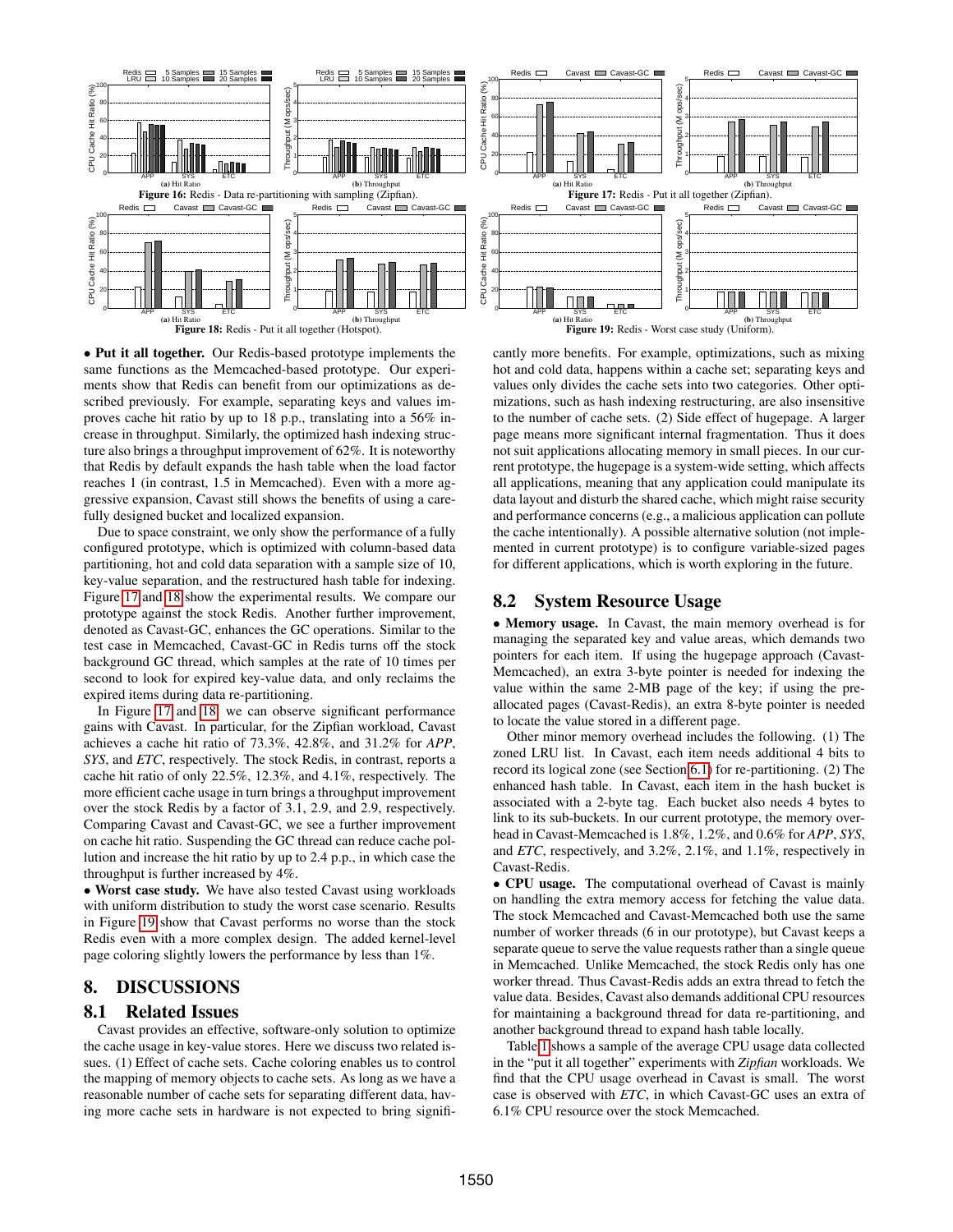Table 1: CPU Usage for Memcached, Redis, and Cavast with *Zipfian*.

<span id="page-11-2"></span>

|                  | Memcached Cavast Cavast-GC Redis Cavast Cavast-GC |                                    |                 |       |
|------------------|---------------------------------------------------|------------------------------------|-----------------|-------|
| APP              | 67.6%                                             | 70.2\% 71.8\% 58.2\% 61.3\% 62.2\% |                 |       |
| SYS <sup>1</sup> | 58.3%                                             | $61.1\%$ $61.9\%$                  | $155.9\%$ 60.4% | 60.8% |
| <b>ETC</b>       | 55.2%                                             | 59.7% 61.3%                        | $156.3\%$ 57.5% | 57.8% |
|                  |                                                   |                                    |                 |       |

## <span id="page-11-0"></span>9. RELATED WORK

In recent years, key-value systems have gained popularity in both academia and industry [\[20,](#page-12-19) [28,](#page-12-25) [31–](#page-12-26)[33,](#page-12-27) [38,](#page-12-28) [45,](#page-13-11) [46,](#page-13-12) [49,](#page-13-13) [51,](#page-13-14) [61–](#page-13-15)[63,](#page-13-16) [66,](#page-13-17) [70\]](#page-14-0). Most of these prior works focus on how to efficiently utilize the limited DRAM space for performance. In order to reduce the high overhead of linked-list based LRU cache management for Memcached, Fan et al. [\[33\]](#page-12-27) design an LRU-like caching algorithm based on the classic clock algorithm to lower the memory consumption (e.g., 1 bit per key). Rumble et al. [\[61\]](#page-13-15) propose a new log-structured memory allocation mechanism to replace the conventional memory allocator (e.g., malloc) to enhance memory efficiency. Cidon et al. [\[28\]](#page-12-25) use a dynamic partitioning policy instead of static partitioning for in-memory key-value cache to improve the memory utilization. Hu et al. [\[38\]](#page-12-28) and Pan et al. [\[57\]](#page-13-18) focus on using locality-aware memory allocation to replace the original naïve slab allocation in Memcached, hence improving memory efficiency. Wu et al. [\[64\]](#page-13-19) dynamically partition the memory into two sub-zones. One zone is used for caching the hot data without compression to quickly serve the frequent accesses, and another larger one is used for holding the cold data with compression to improve the space efficiency. Zhang et al. [\[69\]](#page-14-1) propose a hybrid data redundancy protection scheme to enhance the availability and efficiency of in-memory key-value store. Different from the above methods, which directly optimize memory usage for in-memory key-value systems, our work focuses on improving CPU cache efficiency thereby improving the performance.

There are also many researches focusing on designing cacheaware data structures and algorithms [\[21](#page-12-29)[–23,](#page-12-30) [27,](#page-12-31) [34](#page-12-32)[–37,](#page-12-33) [41,](#page-13-20) [54,](#page-13-21) [58,](#page-13-22) [59,](#page-13-23)[68](#page-13-24)[,72\]](#page-14-2). For example, Zuo et al. [\[72\]](#page-14-2) find that the irrelevant small items of a hash table can pollute the cache line, causing low cache line efficiency. As such, they reorganize the hash table into an inverted binary tree, and the nodes in the same path of the tree used for resolving hash collision are stored in the continuous memory space to enhance the cache efficiency. Similarly, Zhang et al. [\[68\]](#page-13-24) also point out the issue of low cache efficiency in regular hash tables. They modify the cache controller to enable L1 cache to fetch and serve an individual key-value pair rather than a cache line for improving the cache spacial locality. Hopscotch hashing [\[37,](#page-12-33) [41\]](#page-13-20) also improves the cache line utilization by storing the items with hash collision in the consecutive buckets. Our work further carefully considers memory alignment with dedicated space and a treelike structure for localized expansion. CSB+-Tree [\[35,](#page-12-34) [59\]](#page-13-23) tries to store all the child nodes of a given node in continuous memory addresses for optimized cache line utilization. To enhance the cache space efficiency for in-memory string management, the prior works [\[21–](#page-12-29)[23,](#page-12-30) [36\]](#page-12-35) focus on designing a cache-aware trie by replacing the pointer-based data structure with an array. Our work focuses on solving cache conflicts and uses various techniques, such as tags and expansion tree, to maximize the cache utilization. Psaropoulos et al. [\[58\]](#page-13-22) propose to mitigate the cache miss penalty and improve the performance of index joins by interleaving instruction stream at the language level using coroutines. Metreveli et al. [\[54\]](#page-13-21) split a hash table into multiple partitions and distribute the partitions to different cores. An operation (e.g., insert, lookup) thus can be forwarded directly to the corresponding core for execution rather than fetching the entry and lock from that core and running locally. Benefiting from the cache affinity and less lock contention, a higher throughput can be achieved. Similarly, Farshin et al. [\[34\]](#page-12-32) design a network I/O solution, called CacheDirector, which also considers the cache affinity to accelerate the network packet processing.

Most of the above-said prior works focus on increasing cache space efficiency by optimizing cache line utilization [\[21–](#page-12-29)[23,](#page-12-30)[27,](#page-12-31)[36,](#page-12-35) [37,](#page-12-33) [41,](#page-13-20) [42,](#page-13-25) [59,](#page-13-23) [68,](#page-13-24) [72\]](#page-14-2) for in-memory data structures such as hash table, tree, and trie. Some prior works try to alleviate cache miss penalty [\[58\]](#page-13-22), or utilize the cache affinity to speed up data processing [\[34,](#page-12-32) [54\]](#page-13-21). Sharing a similar principle, our work focuses on addressing the cache efficiency issues specifically for in-memory key-value store by considering its unique properties and using a software-only solution and various techniques, such as relocating data, tagging keys, localizing hash table expansion, etc.

Cache partitioning has been extensively studied in multi-core applications. Noll et al. [\[56\]](#page-13-26) point out that cache-insensitive operations, such as sequential scanning, can cause severe cache pollution for cache-sensitive operations, such as aggregation. They propose to allocate cache space separately for the two different operations, thus avoiding cache pollution and decreasing cache miss ratio. Lin et al. [\[47\]](#page-13-7) propose to overcome the limitations of traditional simulation-based approaches by using page coloring to partition the cache in software, which enables a faithful evaluation of cache partitioning policies. Later, they further propose a light-weight hardware solution to reduce the overhead involved in the software-only cache partitioning [\[48\]](#page-13-8) . To address the same problem, Zhang et al. [\[71\]](#page-14-3) also propose a solution by enforcing coloring only on hot pages. Lu et al. [\[50\]](#page-13-27) also present a software-based cache partitioning solution to optimize cache usage at the object level. Unlike the general-purpose solutions, we leverage cache coloring to enable the key-value stores to decide its data placement in cache, improving the cache utilization and performance.

A more recent work is called SDC [\[55\]](#page-13-28). Similar to our work, SDC also recognizes the cache under-utilization problem in keyvalue stores. They propose a new hardware support in processors by revising the cache management to allow application software to explicitly manage the cache as a look-aside buffer. As a hardware solution, this method is largely orthogonal to our work. We aim to provide a software-only solution, leveraging the existing available mechanisms in the OS to virtually partition the cache and optimize cache efficiency accordingly. In fact, an essential goal of our work is to avoid any hardware changes, which makes it practically and immediately applicable to real applications.

# <span id="page-11-1"></span>10. CONCLUSION

Memory-based key-value system is essential in data centers. Unfortunately, its performance potential has not been fully exploited due to the inefficient use of the very limited CPU cache space. As memory capacity continues to increase, the huge capacity gap between cache and memory poses a significant challenge in performance and scalability. In this paper, we present a highly cacheefficient scheme, called Cavast, to optimize the cache utilization in key-value systems. We have developed two prototypes based on Memcached and Redis. Our experimental results show that as a versatile design, Cavast can be seamlessly adopted into the existing systems, and substantially improve the cache efficacy and the system performance.

#### Acknowledgments

We thank the anonymous reviewers for their constructive feedback and insightful comments. We also thank Dr. John C. McCallum for collecting the memory price data for years. This work was partially supported by the U.S. National Science Foundation under Grants CCF-1453705, CCF-1629291, and CCF-1910958.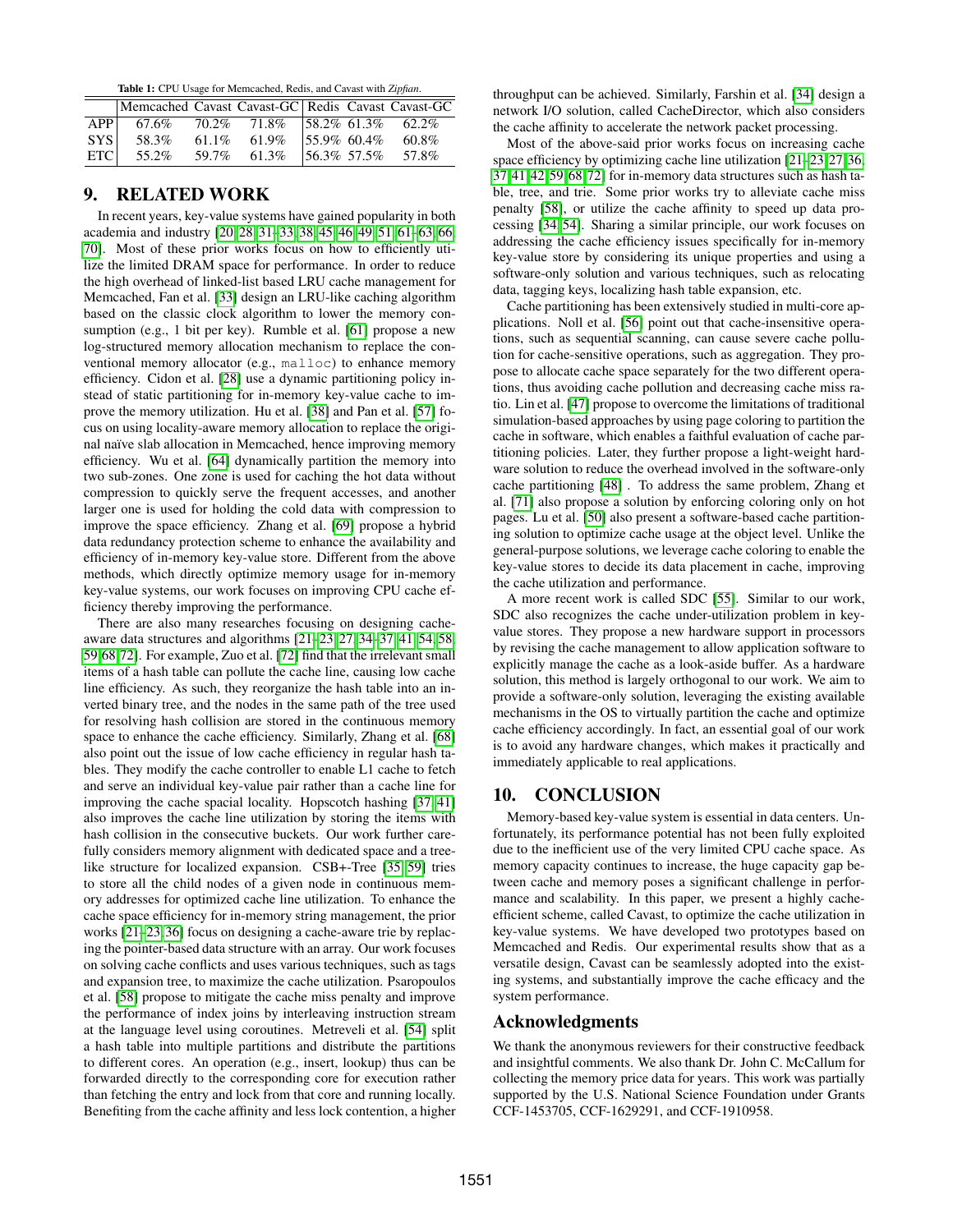# 11. REFERENCES

- <span id="page-12-11"></span>[1] CAS latency. [https:](https://en.wikipedia.org/wiki/CAS_latency) [//en.wikipedia.org/wiki/CAS\\_latency](https://en.wikipedia.org/wiki/CAS_latency).
- <span id="page-12-22"></span>[2] Generalized extreme value distribution. [https://en.wikipedia.org/wiki/Generalize](https://en.wikipedia.org/wiki/Generalized_extreme_value_distribution) [d\\_extreme\\_value\\_distribution](https://en.wikipedia.org/wiki/Generalized_extreme_value_distribution).
- <span id="page-12-21"></span>[3] Generalized Pareto distribution. [https://en.wikipedia.org/wiki/Generalize](https://en.wikipedia.org/wiki/Generalized_Pareto_distribution) [d\\_Pareto\\_distribution](https://en.wikipedia.org/wiki/Generalized_Pareto_distribution).
- <span id="page-12-15"></span>[4] Hardware performance counter. [https://en.wikiped](https://en.wikipedia.org/wiki/Hardware_performance_counter) [ia.org/wiki/Hardware\\_performance\\_counter](https://en.wikipedia.org/wiki/Hardware_performance_counter). [5] Intel Skylake.
- <span id="page-12-12"></span><https://www.7-cpu.com/cpu/Skylake.html>. [6] Intel Xeon Platinum 9282. [https:](https://ark.intel.com/content/www/us/en/ark/products/194146/intel-xeon-platinum-9282-processor-77m-cache-2-60-ghz.html)
- <span id="page-12-8"></span>[//ark.intel.com/content/www/us/en/ark/pr](https://ark.intel.com/content/www/us/en/ark/products/194146/intel-xeon-platinum-9282-processor-77m-cache-2-60-ghz.html) [oducts/194146/intel-xeon-platinum-9282-p](https://ark.intel.com/content/www/us/en/ark/products/194146/intel-xeon-platinum-9282-processor-77m-cache-2-60-ghz.html) [rocessor-77m-cache-2-60-ghz.html](https://ark.intel.com/content/www/us/en/ark/products/194146/intel-xeon-platinum-9282-processor-77m-cache-2-60-ghz.html).
- <span id="page-12-18"></span>[7] Jenkins Hash. [https://en.wikipedia.org/wiki/](https://en.wikipedia.org/wiki/Jenkins_hash_function) [Jenkins\\_hash\\_function](https://en.wikipedia.org/wiki/Jenkins_hash_function).
- <span id="page-12-16"></span>[8] Linux hugepage. [https://www.kernel.org/doc/D](https://www.kernel.org/doc/Documentation/vm/hugetlbpage.txt) [ocumentation/vm/hugetlbpage.txt](https://www.kernel.org/doc/Documentation/vm/hugetlbpage.txt).
- <span id="page-12-14"></span>[9] Linux Perf. [https:](https://en.wikipedia.org/wiki/Perf_(Linux)) [//en.wikipedia.org/wiki/Perf\\_\(Linux\)](https://en.wikipedia.org/wiki/Perf_(Linux)).
- <span id="page-12-0"></span>[10] Memcached. <https://memcached.org>.
- <span id="page-12-17"></span>[11] MurmurHash3. [https://github.com/aappleby/](https://github.com/aappleby/smhasher/wiki/MurmurHash3) [smhasher/wiki/MurmurHash3](https://github.com/aappleby/smhasher/wiki/MurmurHash3).
- <span id="page-12-6"></span>[12] Random-access memory. [https://en.wikipedia.o](https://en.wikipedia.org/wiki/Random-access_memory#Timeline) [rg/wiki/Random-access\\_memory#Timeline](https://en.wikipedia.org/wiki/Random-access_memory#Timeline).
- <span id="page-12-1"></span>[13] Redis. <https://redis.io>.
- <span id="page-12-3"></span>[14] Redis-based applications. <https://techstacks.io/tech/redis>.
- <span id="page-12-2"></span>[15] Scaling memcached at Facebook. [https://www.face](https://www.facebook.com/notes/facebook-engineering/scaling-memcached-at-facebook/39391378919/) [book.com/notes/facebook-engineering/sca](https://www.facebook.com/notes/facebook-engineering/scaling-memcached-at-facebook/39391378919/) [ling-memcached-at-facebook/39391378919/](https://www.facebook.com/notes/facebook-engineering/scaling-memcached-at-facebook/39391378919/).
- <span id="page-12-7"></span>[16] Synchronous dynamic random-access memory (SDRAM). [https://en.wikipedia.org/wiki/Synchronou](https://en.wikipedia.org/wiki/Synchronous_dynamic_random-access_memory) [s\\_dynamic\\_random-access\\_memory](https://en.wikipedia.org/wiki/Synchronous_dynamic_random-access_memory).
- <span id="page-12-9"></span>[17] The 10% rule for VSAN caching, calculate it on a VM basis not disk capacity! [http://www.yellow-bricks.](http://www.yellow-bricks.com/2016/02/16/10-rule-vsan-caching-calculate-vm-basis-not-disk-capacity/) [com/2016/02/16/10-rule-vsan-caching-cal](http://www.yellow-bricks.com/2016/02/16/10-rule-vsan-caching-calculate-vm-basis-not-disk-capacity/) [culate-vm-basis-not-disk-capacity/](http://www.yellow-bricks.com/2016/02/16/10-rule-vsan-caching-calculate-vm-basis-not-disk-capacity/).
- <span id="page-12-4"></span>[18] Twemcache. <https://github.com/twitter/twemcache>.
- <span id="page-12-5"></span>[19] A. Adya, R. Grandl, D. Myers, and H. Qin. Fast key-value stores: An idea whose time has come and gone. In *Proceedings of the Workshop on Hot Topics in Operating Systems (HotOS '19)*, pages 113–119, 2019.
- <span id="page-12-19"></span>[20] D. G. Andersen, J. Franklin, M. Kaminsky, A. Phanishayee, L. Tan, and V. Vasudevan. FAWN: A fast array of wimpy nodes. In *Proceedings of the ACM SIGOPS 22nd Symposium on Operating Systems Principles (SOSP '09)*, pages 1–14, 2009.
- <span id="page-12-29"></span>[21] N. Askitis and R. Sinha. HAT-trie: A cache-conscious trie-based data structure for strings. In *Proceedings of the 30th Australasian Conference on Computer Science*, pages 97–105, 2007.
- [22] N. Askitis and R. Sinha. Engineering scalable, cache and space efficient tries for strings. *The VLDB Journal*, 19(5):633–660, 2010.
- <span id="page-12-30"></span>[23] N. Askitis and J. Zobel. Redesigning the string hash table, burst trie, and BST to exploit cache. *Journal of Experimental*

*Algorithmics (JEA)*, 15(1):1–61, 2011.

- <span id="page-12-10"></span>[24] B. Atikoglu, Y. Xu, E. Frachtenberg, S. Jiang, and M. Paleczny. Workload analysis of a large-scale key-value store. In *Proceedings of 2012 ACM SIGMETRICS Conference on Measurement and Modeling of Computer Systems (SIGMETRICS '12)*, volume 40, pages 53–64, 2012.
- <span id="page-12-23"></span>[25] L. Breslau, P. Cao, L. Fan, G. Phillips, and S. Shenker. Web caching and Zipf-like distributions: Evidence and implications. In *Proceedings of IEEE Conference on Computer Communications (INFOCOM '99)*, volume 1, pages 126–134, 1999.
- <span id="page-12-20"></span>[26] F. Chen, T. Luo, and X. Zhang. CAFTL: A content-aware flash translation layer enhancing the lifespan of flash memory based solid state drives. In *Proceedings of the 9th USENIX Conference on File and Storage Technologies (FAST '11)*, San Jose, CA, Feb 15-17 2011.
- <span id="page-12-31"></span>[27] T. M. Chilimbi, M. D. Hill, and J. R. Larus. Making pointer-based data structures cache conscious. *Computer*, 33(12):67–74, 2000.
- <span id="page-12-25"></span>[28] A. Cidon, D. Rushton, S. M. Rumble, and R. Stutsman. Memshare: A dynamic multi-tenant key-value cache. In *Proceedings of 2017 USENIX Annual Technical Conference (USENIX ATC '17)*, pages 321–334, 2017.
- <span id="page-12-13"></span>[29] B. F. Cooper, A. Silberstein, E. Tam, R. Ramakrishnan, and R. Sears. Benchmarking cloud serving systems with YCSB. In *Proceedings of the 1st ACM Symposium on Cloud Computing (SoCC '10)*, pages 143–154, 2010.
- <span id="page-12-24"></span>[30] C. R. Cunha, A. Bestavros, and M. E. Crovella. Characteristics of WWW client-based traces. Technical report, Boston University Computer Science Department, 1995.
- <span id="page-12-26"></span>[31] B. Debnath, S. Sengupta, and J. Li. FlashStore: High throughput persistent key-value store. *PVLDB*, 3(2):1414–1425, 2010.
- [32] B. Debnath, S. Sengupta, and J. Li. SkimpyStash: RAM space skimpy key-value store on flash-based storage. In *Proceedings of the 2011 ACM SIGMOD International Conference on Management of data (SIGMOD '11)*, pages 25–36, 2011.
- <span id="page-12-27"></span>[33] B. Fan, D. G. Andersen, and M. Kaminsky. MemC3: Compact and concurrent memcache with dumber caching and smarter hashing. In *Proceedings of the 10th USENIX Symposium on Networked Systems Design and Implementation (NSDI '13)*, pages 371–384, 2013.
- <span id="page-12-32"></span>[34] A. Farshin, A. Roozbeh, G. Q. Maguire Jr, and D. Kostić. Make the most out of last level cache in Intel processors. In *Proceedings of the Fourteenth EuroSys Conference (EuroSys '19)*, pages 1–17, 2019.
- <span id="page-12-34"></span>[35] R. A. Hankins and J. M. Patel. Effect of node size on the performance of cache-conscious B+-trees. In *Proceedings of the 2003 ACM SIGMETRICS International Conference on Measurement and Modeling of computer systems (SIGMETRICS '03)*, pages 283–294, 2003.
- <span id="page-12-35"></span>[36] S. Heinz, J. Zobel, and H. E. Williams. Burst tries: A fast, efficient data structure for string keys. *ACM Transactions on Information Systems (TOIS)*, 20(2):192–223, 2002.
- <span id="page-12-33"></span>[37] M. Herlihy, N. Shavit, and M. Tzafrir. Hopscotch hashing. In *Proceedings of International Symposium on Distributed Computing (DISC '08)*, pages 350–364, 2008.
- <span id="page-12-28"></span>[38] X. Hu, X. Wang, Y. Li, L. Zhou, Y. Luo, C. Ding, and Z. Wang. LAMA: Optimized locality-aware memory allocation for key-value cache. In *Proceedings of 2015*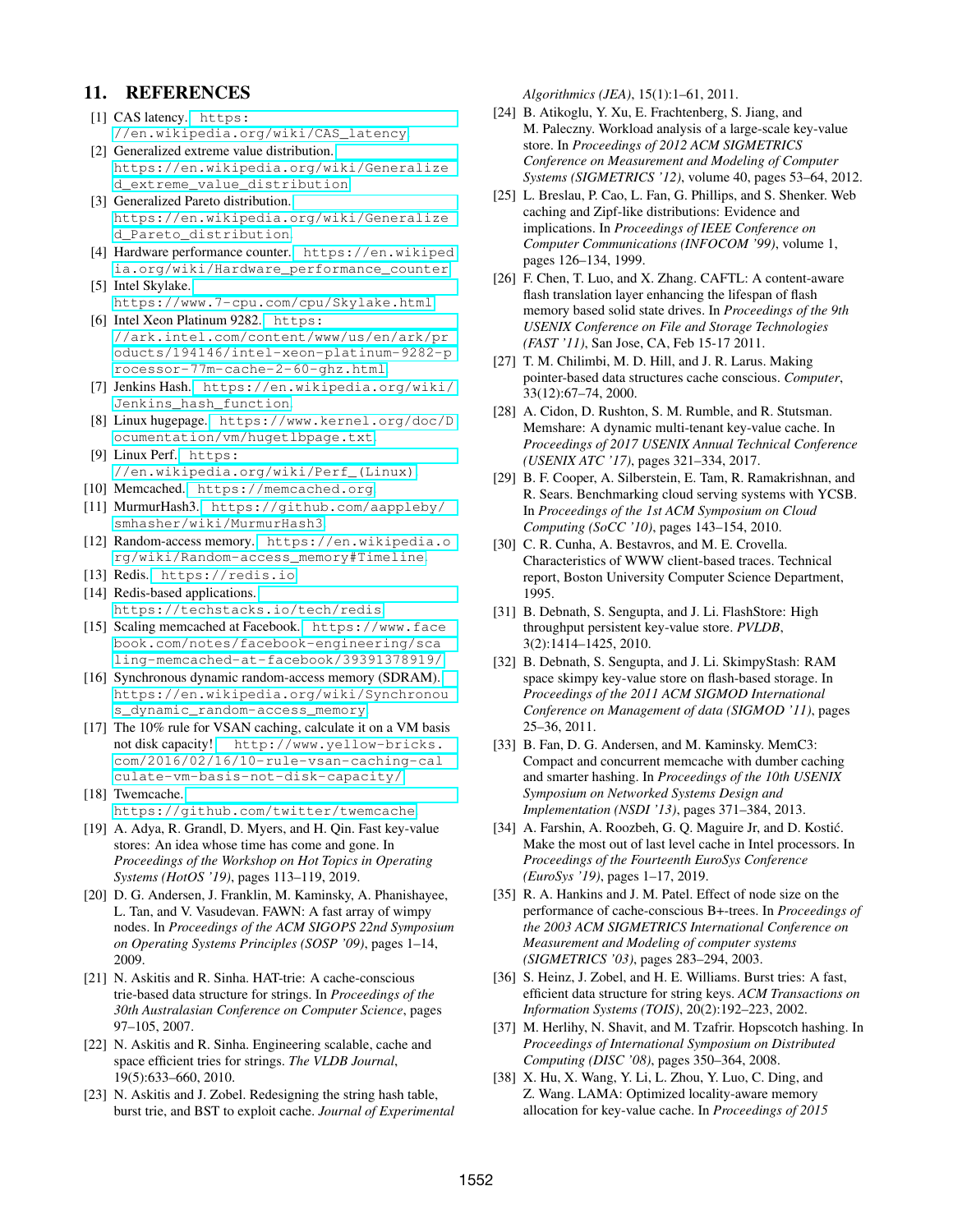*USENIX Annual Technical Conference (USENIX ATC '15)*, pages 57–69, 2015.

- <span id="page-13-4"></span>[39] R. Hund, C. Willems, and T. Holz. Practical timing side channel attacks against kernel space ASLR. In *Proceedings of 2013 IEEE Symposium on Security and Privacy*, pages 191–205, 2013.
- <span id="page-13-10"></span>[40] S. Jiang, F. Chen, and X. Zhang. CLOCK-Pro: An effective improvement of the CLOCK replacement. In *Proceedings of 2005 USENIX Annual Technical Conference (USENIX ATC '05)*, pages 323–336, 2005.
- <span id="page-13-20"></span>[41] R. Kelly, B. A. Pearlmutter, and P. Maguire. Lock-free hopscotch hashing. In *arXiv preprint arXiv:1911.03028*, 2019.
- <span id="page-13-25"></span>[42] C. Kim, J. Chhugani, N. Satish, E. Sedlar, A. D. Nguyen, and et al. FAST: Fast architecture sensitive tree search on modern CPUs and GPUs. In *Proceedings of the 2010 ACM SIGMOD International Conference on Management of Data (SIGMOD '10)*, pages 339–350, 2010.
- <span id="page-13-1"></span>[43] M. C. Lee, F. Y. Leu, and Y. P. Chen. Pareto-based cache replacement for YouTube. In *World Wide Web*, pages 1523–1540, 2015.
- <span id="page-13-3"></span>[44] D. Levinthal. Performance analysis guide for Intel Core i7 processor and Intel Xeon 5500 processors. [https://software.intel.com/sites/product](https://software.intel.com/sites/products/collateral/hpc/vtune/performance_analysis_guide.pdf) [s/collateral/hpc/vtune/performance\\_analy](https://software.intel.com/sites/products/collateral/hpc/vtune/performance_analysis_guide.pdf) [sis\\_guide.pdf](https://software.intel.com/sites/products/collateral/hpc/vtune/performance_analysis_guide.pdf).
- <span id="page-13-11"></span>[45] H. Lim, B. Fan, D. G. Andersen, and M. Kaminsky. SILT: A memory-efficient, high-performance key-value store. In *Proceedings of the 23rd ACM Symposium on Operating Systems Principles (SOSP '11)*, pages 1–13, 2011.
- <span id="page-13-12"></span>[46] H. Lim, D. Han, D. G. Andersen, and M. Kaminsky. MICA: A holistic approach to fast in-memory key-value storage. In *Proceedings of the 11th USENIX Symposium on Networked Systems Design and Implementation (NSDI '14)*, pages 429–444, 2014.
- <span id="page-13-7"></span>[47] J. Lin, Q. Lu, X. Ding, Z. Zhang, X. Zhang, and P. Sadayappan. Gaining insights into multicore cache partitioning: Bridging the gap between simulation and real systems. In *Proceedings of 14th IEEE International Symposium on High Performance Computer Architecture (HPCA '08)*, pages 367–378, 2008.
- <span id="page-13-8"></span>[48] J. Lin, Q. Lu, X. Ding, Z. Zhang, X. Zhang, and P. Sadayappan. Enabling software management for multicore caches with a lightweight hardware support. In *Proceedings of the Conference on High Performance Computing Networking, Storage and Analysis (SC '09)*, page 14, 2009.
- <span id="page-13-13"></span>[49] G. Lu, Y. J. Nam, and D. H. Du. BloomStore: Bloom-filter based memory-efficient key-value store for indexing of data deduplication on flash. In *Proceedings of 2012 IEEE 28th Symposium on Mass Storage Systems and Technologies (MSST '12)*, pages 1–11, 2012.
- <span id="page-13-27"></span>[50] Q. Lu, J. Lin, X. Ding, Z. Zhang, X. Zhang, and P. Sadayappan. Soft-OLP: Improving hardware cache performance through software-controlled object-level partitioning. In *Proceedings of the 2009 18th International Conference on Parallel Architectures and Compilation Techniques (PACT '09)*, pages 246–257, 2009.
- <span id="page-13-14"></span>[51] L. Marmol, S. Sundararaman, N. Talagala, and R. Rangaswami. NVMKV: A scalable, lightweight, FTL-aware key-value store. In *Proceedings of 2015 USENIX Annual Technical Conference (USENIX ATC '15)*, pages 207–219, 2015.
- <span id="page-13-5"></span>[52] C. Maurice, N. Le Scouarnec, C. Neumann, O. Heen, and A. Francillon. Reverse engineering Intel last-level cache complex addressing using performance counters. In *International Symposium on Recent Advances in Intrusion Detection*, pages 48–65, 2015.
- <span id="page-13-2"></span>[53] J. C. McCallum. Memory prices 1957+. <https://jcmit.net/memoryprice.htm>.
- <span id="page-13-21"></span>[54] Z. Metreveli, N. Zeldovich, and M. F. Kaashoek. CPHash: A cache-partitioned hash table. *ACM SIGPLAN Notices*, 47(8):319–320, 2012.
- <span id="page-13-28"></span>[55] F. Ni, S. Jiang, H. Jiang, J. Huang, and X. Wu. SDC: A software defined cache for efficient data indexing. In *Proceedings of the ACM International Conference on Supercomputing (ICS '19)*, pages 82–93, 2019.
- <span id="page-13-26"></span>[56] S. Noll, J. Teubner, N. May, and A. Böhm. Accelerating concurrent workloads with CPU cache partitioning. In *Proceedings of 2018 IEEE 34th International Conference on Data Engineering (ICDE '18)*, pages 437–448, 2018.
- <span id="page-13-18"></span>[57] C. Pan, L. Zhou, Y. Luo, X. Wang, and Z. Wang. Lightweight and accurate memory allocation in key-value cache. *International Journal of Parallel Programming*, 47(3):451–466, 2019.
- <span id="page-13-22"></span>[58] G. Psaropoulos, T. Legler, N. May, and A. Ailamaki. Interleaving with coroutines: A practical approach for robust index joins. *PVLDB*, 11(2):230–242, 2017.
- <span id="page-13-23"></span>[59] J. Rao and K. A. Ross. Making B+-trees cache conscious in main memory. In *Proceedings of the ACM SIGMOD International Conference on Management of Data (SIGMOD '00)*, pages 475–486, 2000.
- <span id="page-13-0"></span>[60] D. Reinsel, J. Gantz, and J. Rydning. Data age 2025: The digitization of the world from edge to core. *IDC White Paper*, 2018.
- <span id="page-13-15"></span>[61] S. M. Rumble, A. Kejriwal, and J. Ousterhout. Log-structured memory for DRAM-based storage. In *Proceedings of the 12th USENIX Conference on File and Storage Technologies (FAST '14)*, pages 1–16, 2014.
- [62] Z. Shen, F. Chen, Y. Jia, and Z. Shao. DIDACache: A deep integration of device and application for flash based key-value caching. In *Proceedings of the 15th USENIX Conference on File and Storage Technologies (FAST '17)*, pages 391–405, 2017.
- <span id="page-13-16"></span>[63] K. Wang and F. Chen. Cascade mapping: Optimizing memory efficiency for flash-based key-value caching. In *Proceedings of the ACM Symposium on Cloud Computing (SoCC '18)*, pages 464–476, 2018.
- <span id="page-13-19"></span>[64] X. Wu, L. Zhang, Y. Wang, Y. Ren, M. Hack, and S. Jiang. zExpander: A key-value cache with both high performance and fewer misses. In *Proceedings of the Eleventh European Conference on Computer Systems (Eurosys '16)*, pages 1–15, 2016.
- <span id="page-13-9"></span>[65] L. Xu, A. Pavlo, S. Sengupta, and G. R. Ganger. Online deduplication for databases. In *Proceedings of the 2017 ACM International Conference on Management of Data (SIGMOD '17)*, page 1355–1368, 2017.
- <span id="page-13-17"></span>[66] S. Xu, S. Lee, S. W. Jun, M. Liu, and J. Hicks. BlueCache: A scalable distributed flash-based key-value store. *PVLDB*, 10(4):301–312, 2016.
- <span id="page-13-6"></span>[67] Y. Yarom, Q. Ge, F. Liu, R. B. Lee, and G. Heiser. Mapping the Intel last-level cache. *Cryptology ePrint Archive, Report 2015/905*, 2015.
- <span id="page-13-24"></span>[68] G. Zhang and D. Sanchez. Leveraging caches to accelerate